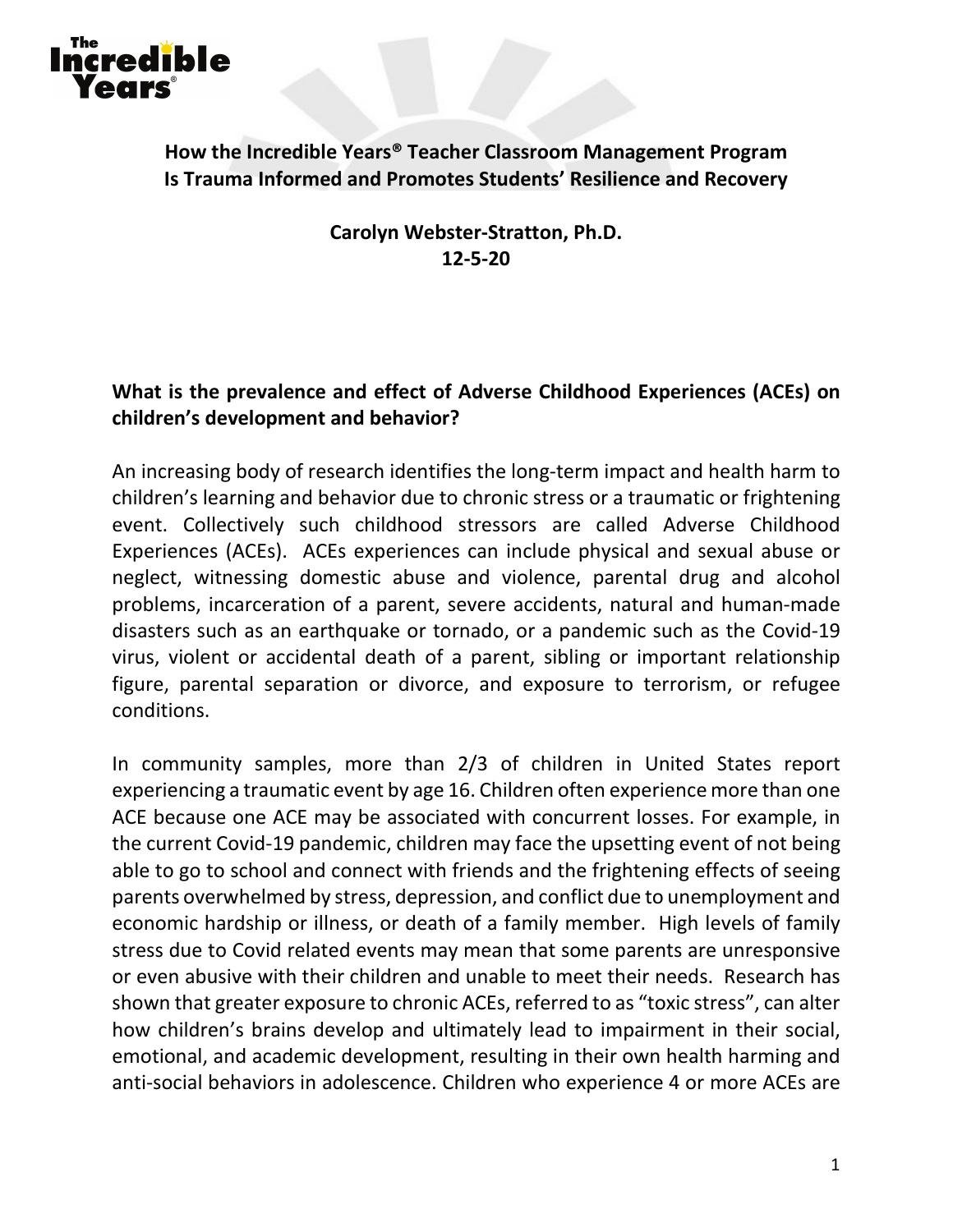likely to have more time out of class, academic failure and school dropout, health harming behaviors such as drug or alcohol problems, to be involved in violence, and to be incarcerated when they are older. Data suggests 1 in 10 children report 5 or more exposures to violence. Childhood trauma is thought to be more pervasive than previously thought because it is often invisible and not recognized. [\(https:///www.cdc.gov/violenceprevention/acestudy/about.html\)](https://www.cdc.gov/violenceprevention/acestudy/about.html)

#### **Recognizing symptoms of trauma and its possible impact**

Symptoms of childhood trauma can be particularly challenging for teachers to address because children often don't directly express their feelings, and they may mask their distress or anxiety in a variety of ways. Children who experience multiple traumas or ACEs may develop dysregulated affect (fear reactions, sadness, anger, anxiety, withdrawal), aggressive and defiant misbehavior, inaccurate and unhelpful cognitions (self-blame, guilt, shame, negative self-image), self-injury and interpersonal difficulties, poor peer relationships, attachment difficulties, problems with eating, sleeping in their room, toileting, self-harming, or academic problems. Trauma symptoms often occur in response to *trauma reminders or triggers,* that are internal or external cues that remind children of their original trauma experiences. These can include people, voices, objects, situations, smells, or internal sensations that the child associates with the traumatic event. This anxiety or fear response may be exhibited in some children by withdrawing from the situation, people or objects that trigger fears, or by others with an overwhelming need to strike back in tantrums and defiance in ways that are read as anger, opposition, or hyperactivity. For example, due to the Covid virus, children who have been receiving remote schooling may have anxiety about going back to school after being physically isolated at home for some months. They might be worried or embarrassed about not having done enough schoolwork at home, overwhelmed by their inability to cope, or feel pressured by school expectations. On the other hand, children who have switched between remote and in-person learning may feel stressed and helpless about the unpredictability of this schedule. They may be worried about losing their friendships or concerned about the safety of family members at home while they are at school. Other children maybe anxious about getting sick at school because they got too close to another child, took their face mask off, or touched unsanitized toys or food. Still other children may respond to experiences of abuse or neglect at home by being hypersensitive to teacher criticism. In general students may feel a loss of control due to the unpredictability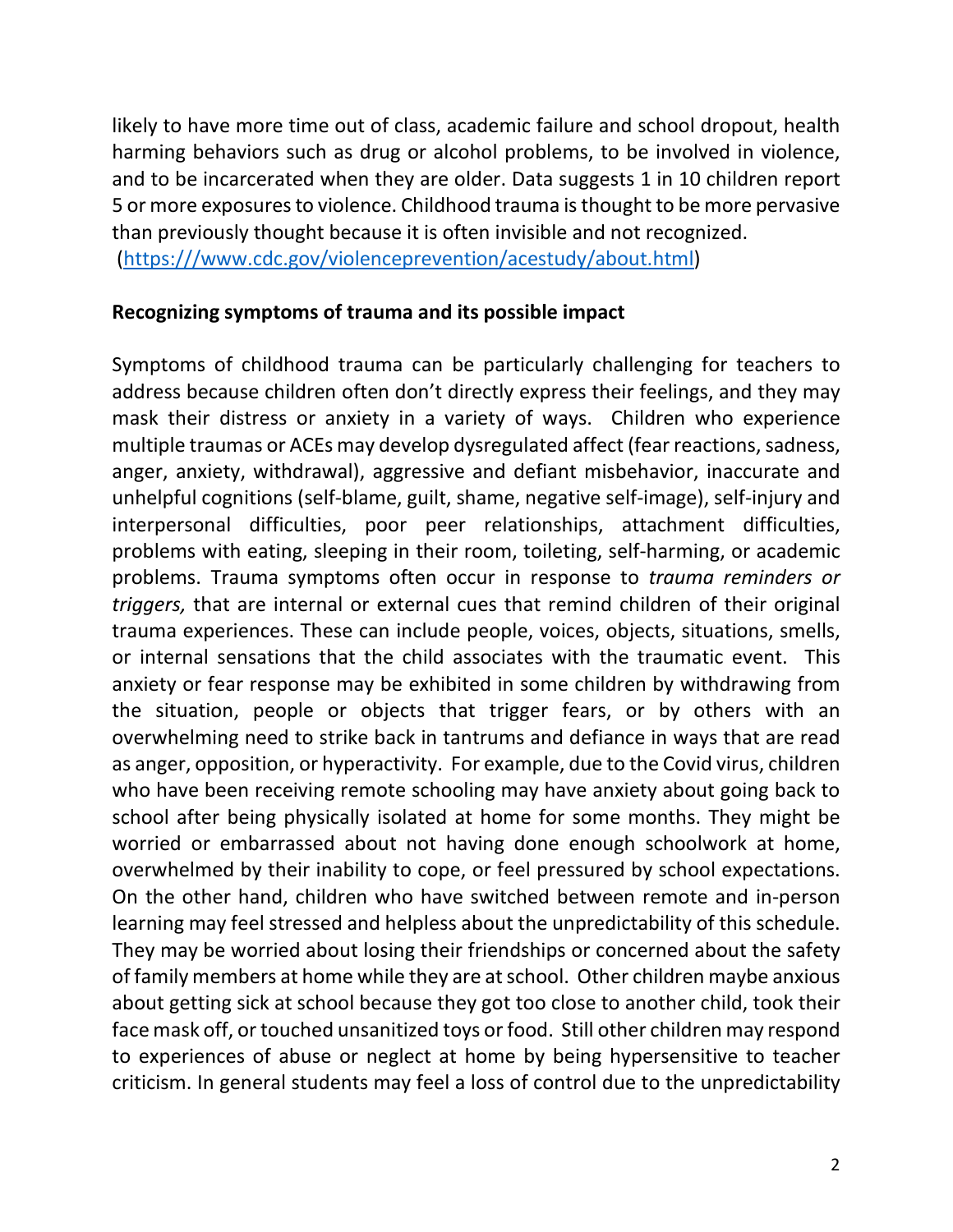of events and lack of connection and meaning. Careful assessment and screening for acute or chronic trauma is critical in planning to support children's school experience during and after Covid or other traumatic events. Not all children will have experienced the pandemic in the same way, and some children will thrive when back in the regular routine of school, while others may feel disengaged and confused when they return to school. Children will need varying degrees of support and intervention to feel safe and supported in the school environment.

# **Protective Factors Promoting Resilience to Traumatic Stressors**

Research has also shown there are protective factors that promote the resilience and recovery of children exposed to multiple ACEs. These include positive trusting, loving, and safe parent and teacher relationships, positive and supportive peer friendships, predictable rules and routines, and support to develop positive social, emotional, and academic skills. Teachers and parents working together to help children cope in healthy ways with traumatic events can have a major impact on their long-term emotional, educational, and health outcomes. One documented factor that significantly impacts children's response to trauma is the amount and quality of trauma-related emotional support that children receive. Parent and teacher support and appropriate responses to their symptoms has been found to be a significant predictor of children's mental health outcomes in several outcome studies (e.g., Cohen 2007).

# **What does it mean to be trauma informed?**

This is an approach where the teacher is trauma-sensitive and considers the possible impact or link of trauma on children, their behavior, relationships with others, learning and their symptoms. The teacher uses cognitive, affective, and behavioral principles as well as relationship building skills involving the school, child, and parents to overcome the negative effects of traumatic experiences. Being trauma informed begins with an understanding by the parent, teacher, and child about the specific trauma or complex traumas that the child experienced and the child's symptoms, emotional reactions, and current triggers. It also includes education about normal psychological and physiological responses to trauma and how teachers can reinforce the students' accurate cognitions about what has occurred. It involves teachers offering hope and reassurance to the student and parents that the child's symptoms will improve with support and trusting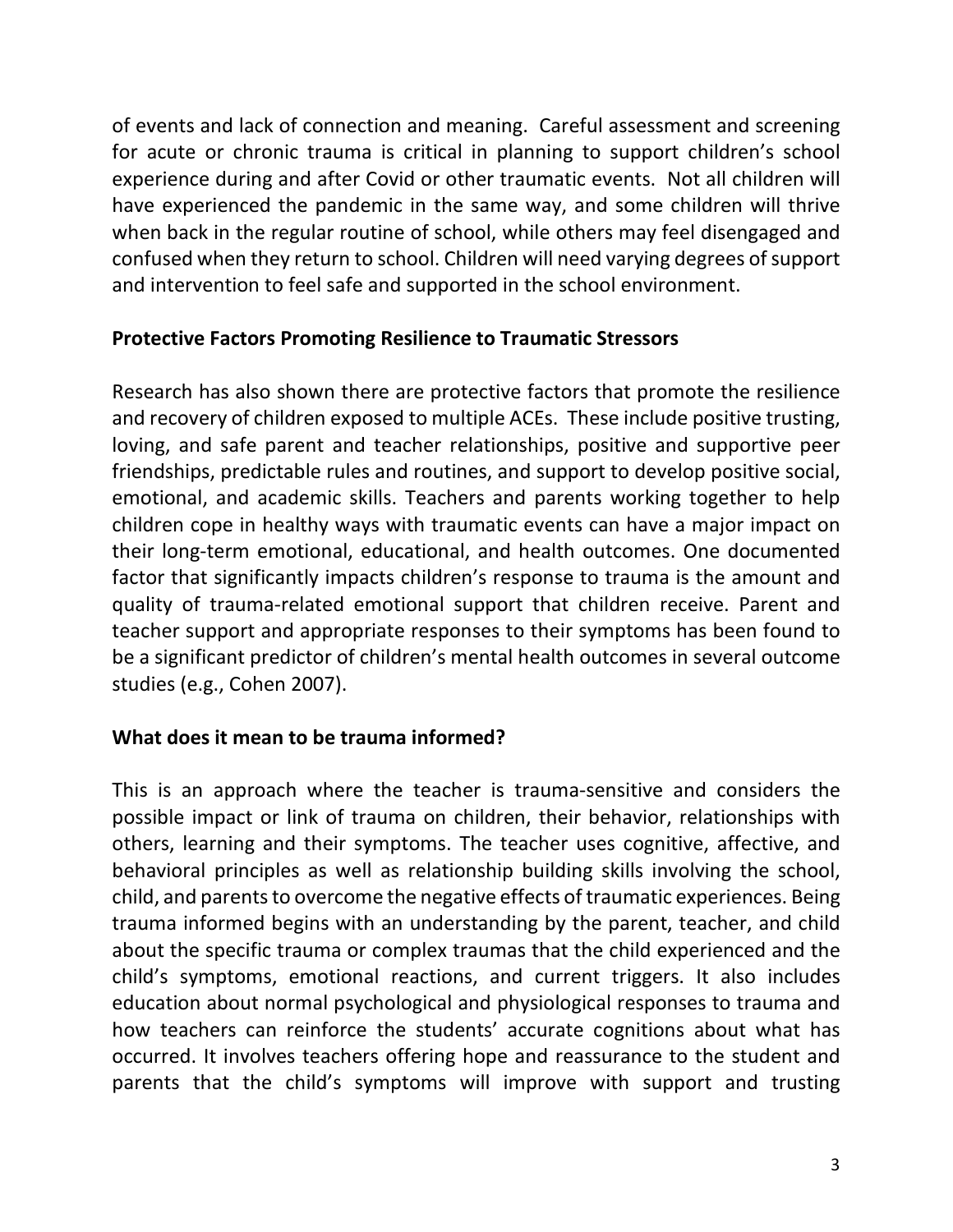relationships. Other aspects of trauma-informed teaching include therapeutic approaches woven into the classroom such as affect literacy and self-regulation, cognitive and behavioral coping strategies, and support from parents, teachers, and peers. More details of how these methods are incorporated into TCM training are described below.

## **Incredible Years® Programs**

The Incredible Years**®** (IY) evidence-based parent, teacher, and child programs are based on cognitive, affective, behavioral, and relationship principles which are also key elements in trauma-focused interventions. The IY programs have been used and evaluated for decades as selective and indicated prevention programs delivered by trained teachers and parent group facilitators for high risk, economically disadvantaged children (e.g., Webster-Stratton, Reid, & Hammond, 2001, Linares, Montalto et al. 2006, Menting, Orobio de Castro et al. 2013a, 2013b, Webster-Stratton 2016, Webster-Stratton and Bywater, 2019 ) as well as treatment intervention for teachers and parents of children diagnosed with Oppositional Defiant Disorder, Attention Deficit Disorder and developmental and language delays (e.g, Webster-Stratton, Reid, and Hammond 2004, Webster-Stratton, Reid & Beauchaine, 2013, Webster-Stratton and Reid 2017, Reinke,Herman & Dong, 2018; Ford et al. 2018, Allen et al. 2019) ) Within these populations, young children's behavioral problems are sometimes a manifestation of their emotional and psychological difficulties because of single or multiple traumatic family life experiences including abuse and neglect or homelessness, witnessing violence at home or school, experiencing the loss of a family member or friend, or reactions to parental divorce or incarceration. Multiple randomized control group studies have indicated the success of the IY trauma-informed parent, teacher, and child programs in promoting more responsive, nurturing, and loving parent-teacherchild interactions, reducing child externalizing and internalizing problems, and promoting 3-8 year old children's social competence, emotional regulation, and school readiness skills (for summary see chapter Webster-Stratton and Reid 2017 on web site). http://www.incredibleyears.com/for-researchers/research-library/

All of the IY parent, teacher and child programs focus on positive parent-teacherchild relationship building, child directed play, four types of adult coaching methods (academic, social, emotional and persistence coaching), praise and incentives, predictable routines and rules, positive discipline, teaching children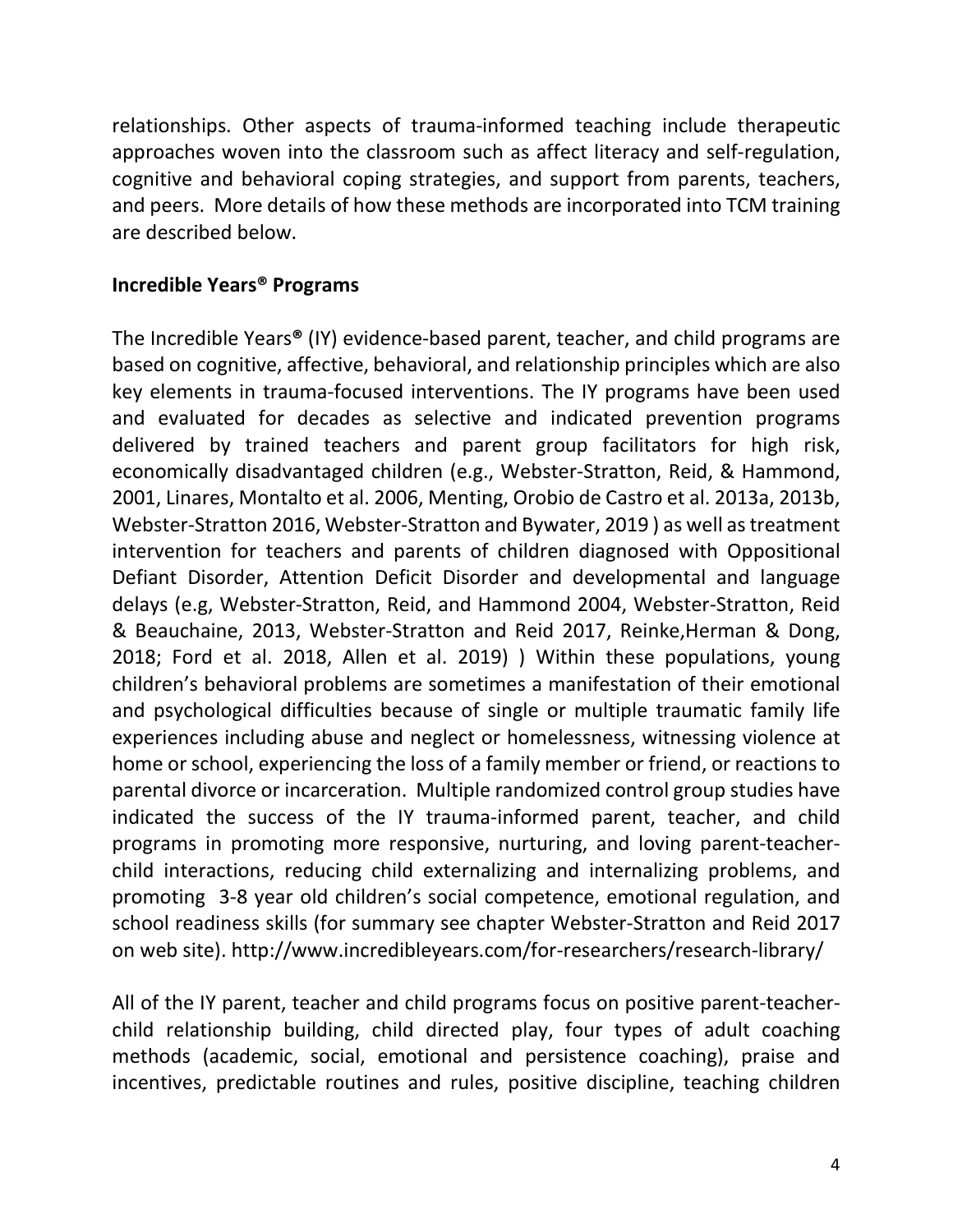problem solving and building support groups. These methods are central to creating a safe and secure home and school environment and helping children persevere and become resilient in the face of adversity and traumatic experiences.

# **How is the Incredible Years® Teacher Classroom Management Program traumainformed?**

The rest of this document will provide a summary of how the six components of the IY Teacher Classroom Management Programs designed for training teachers of students (3-8 years) are "trauma-informed" and weave the trauma-focused cognitive, affective, and behavioral elements throughout the programs and how they are tailored to the developmental and emotional status of young children and their particular family experiences.

The *IY Teacher Classroom Management Program* consists of 6 classroom management components which are delivered by trained IY teacher group leaders to small groups of teachers (15 teachers) in 6 monthly full day workshops. The curriculum consists of video vignettes, a comprehensive group leader manual, and a text entitled *Incredible Teachers: Nurturing Children's Social, Emotional and Academic Competence* (Webster-Stratton, 2013). The teacher program topics and sequence of delivery with one program building on the prior program include the following:

- Building Positive Relationships with Students
- Preventing Behavior Problems The Proactive Teacher

•The Importance of Teacher Attention, Persistence, Social, Emotional and Academic Coaching and Praise

- Motivating Children through Incentives
- Decreasing Inappropriate Behavior
- Teaching Emotional Regulation, Social Skills, and Problem Solving

The training is based on a collaborative, teacher self-reflective model utilizing video vignettes of classrooms to elicit teacher discussions, problem-solving, and build teacher support groups. Following teacher discussions of video vignettes, group leaders set up large and small group practices tailored to the teachers' goals and the students' developmental, language, emotional and cognitive level. Numerous randomized control group studies have been conducted by the developer and by independent investigators showing outcomes of the TCM program including: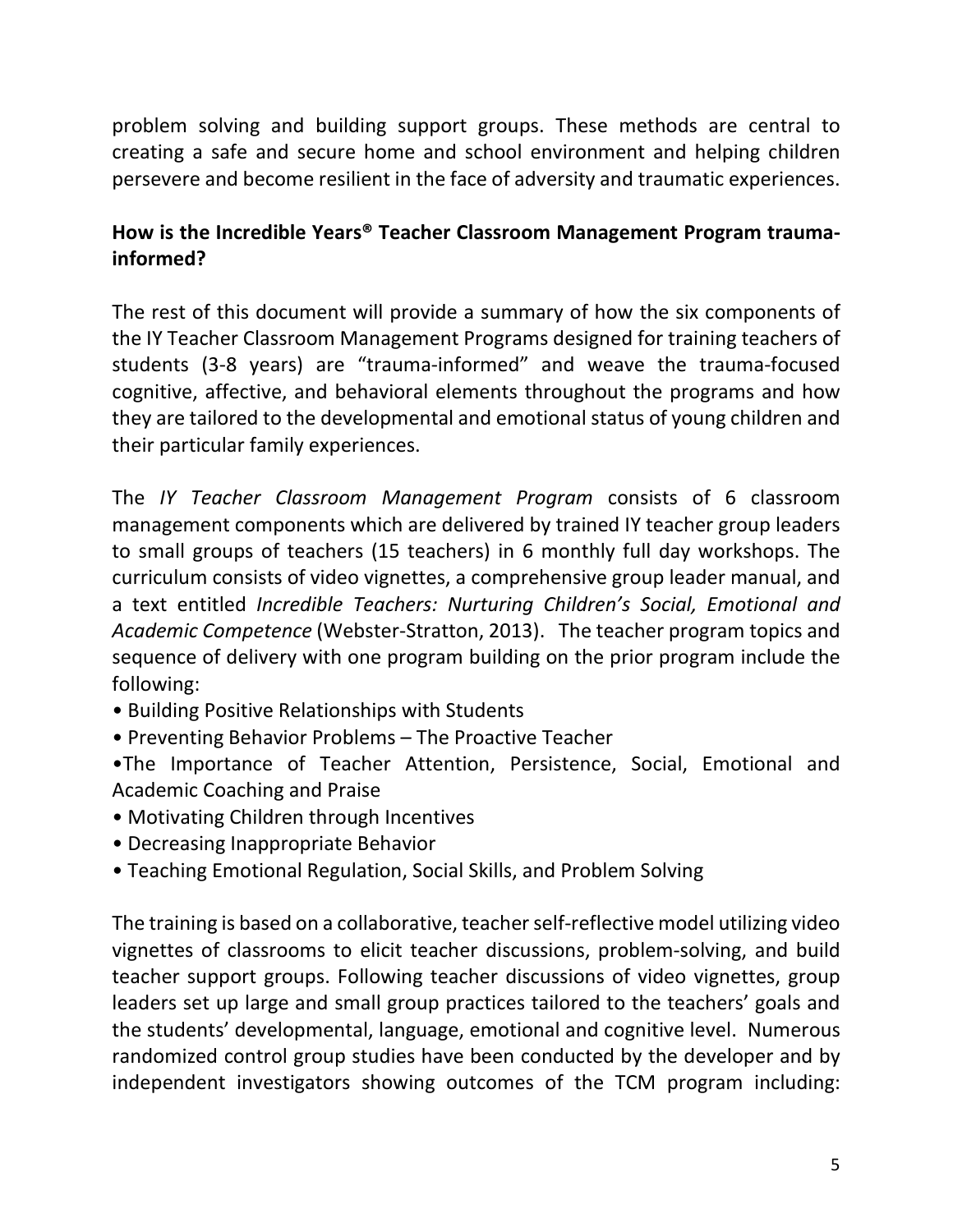increases in teachers' self-reported use of positive classroom management strategies, reductions in use of negative discipline strategies, improved teacherchild relationships, increases in teacher self-efficacy and wellbeing, and increases in parent involvement in school. Some studies also showed reductions in high-risk children's misbehavior, and improved student emotional regulation, prosocial behavior, and social competence. In addition, higher risk students who initially scored lower on measures of social and academic competence demonstrated significant improvements in comparison to similar peers in control classrooms (e.g, Asheim, 2018; Ford et al. 2018; Reinke, Herman & Dong, 2018; Allen et al., 2019;).



# **TCM Program One Building Positive Relationships with Students**

The first "trauma informed" IY teacher program workshop begins with teachers discussing ways to build a sensitive, responsive, nurturing relationship and trusting bond with their students through developmentally appropriate child-directed narrated play and individualized special time as well as positive connections with parents. This understanding that a strong teacher-student relationship must come before successful learning can occur is considered the foundation of the IY teaching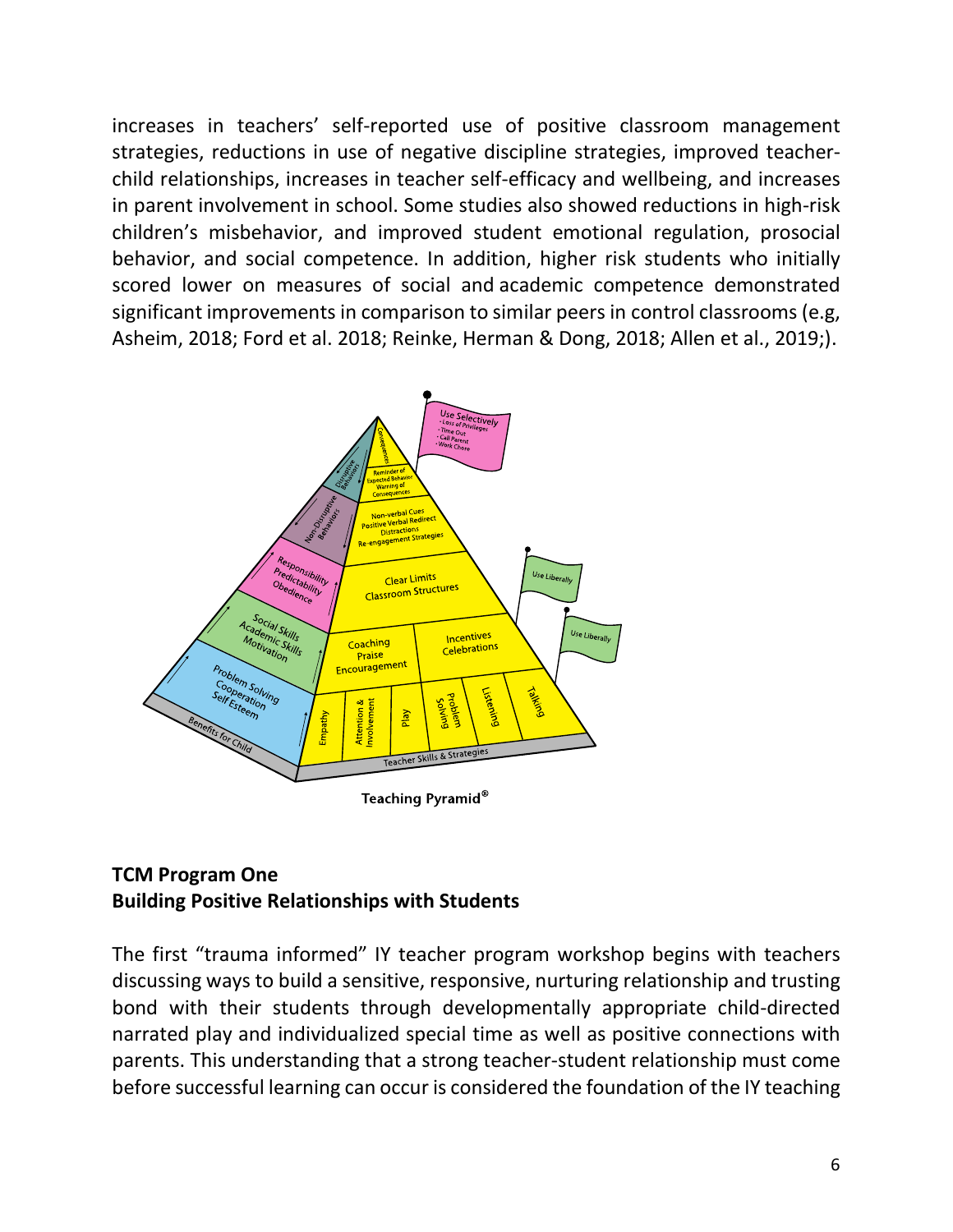pyramid. Children who have been traumatized by abuse or neglect often have problems forming trusting relationships with teachers. Such children may not trust teachers or believe their needs will be met because they have been ignored, betrayed, or abused by their parents or caregivers and are insecure in their attachments. They may even seem to reject praise and supportive efforts from teachers. Therefore, rather than jumping to responses like withdrawing attention imposing consequences, or using school suspension for problem behaviors, teachers must first build a relationship with the child and family. This will allow them to assess the possible impact of trauma on their student's emotional or behavioral problems, to learn what is provoking the child's behavior, assess what situations are trauma reminders or triggers for misbehavior, and plan how to help them feel safe and loved and learn to calm down.

In the TCM program teachers start by assessing the underlying reason for the student's behavior issues through functional analyses. They also learn about the importance of not taking the children's misbehavior or negative attitudes personally or blaming the child for not trying or caring. The teacher learns to look past the disruptive behavior and to get to know the child and develop a more secure relationship. Teachers consider possible causes or functions of the student's misbehavior such as: a need for teacher attention, a desire to escape from a situation that the child finds scary or uncomfortable, or an emotional response to an environmental trigger or reminder of the trauma.

We know that developing these positive relationships with a traumatized child is far from simple. One highly disruptive child can bring an entire class to a halt and result in teacher frustration and negative feelings. Responding in a compassionate and caring way in the face of extreme behaviors takes commitment, consistent effort, and a proactive teaching approach. The group format of the TCM sessions is important because it strengthens teachers peer support as they brainstorm and share ideas for enhancing their relationships with their students. Teachers share ideas such as being playful, making time for child directed play or special chat time, listening and supporting their student's communication of their thoughts and feelings, having predictable and welcoming daily greetings and personalized goodbye rituals, tailoring books and projects to students' areas of interest, and at times being an appreciative listening audience. Moreover, teachers share ideas for how to build relationships with the students' parents such as making home visits, sending positive notes home or newsletters, calls to celebrate an achievement,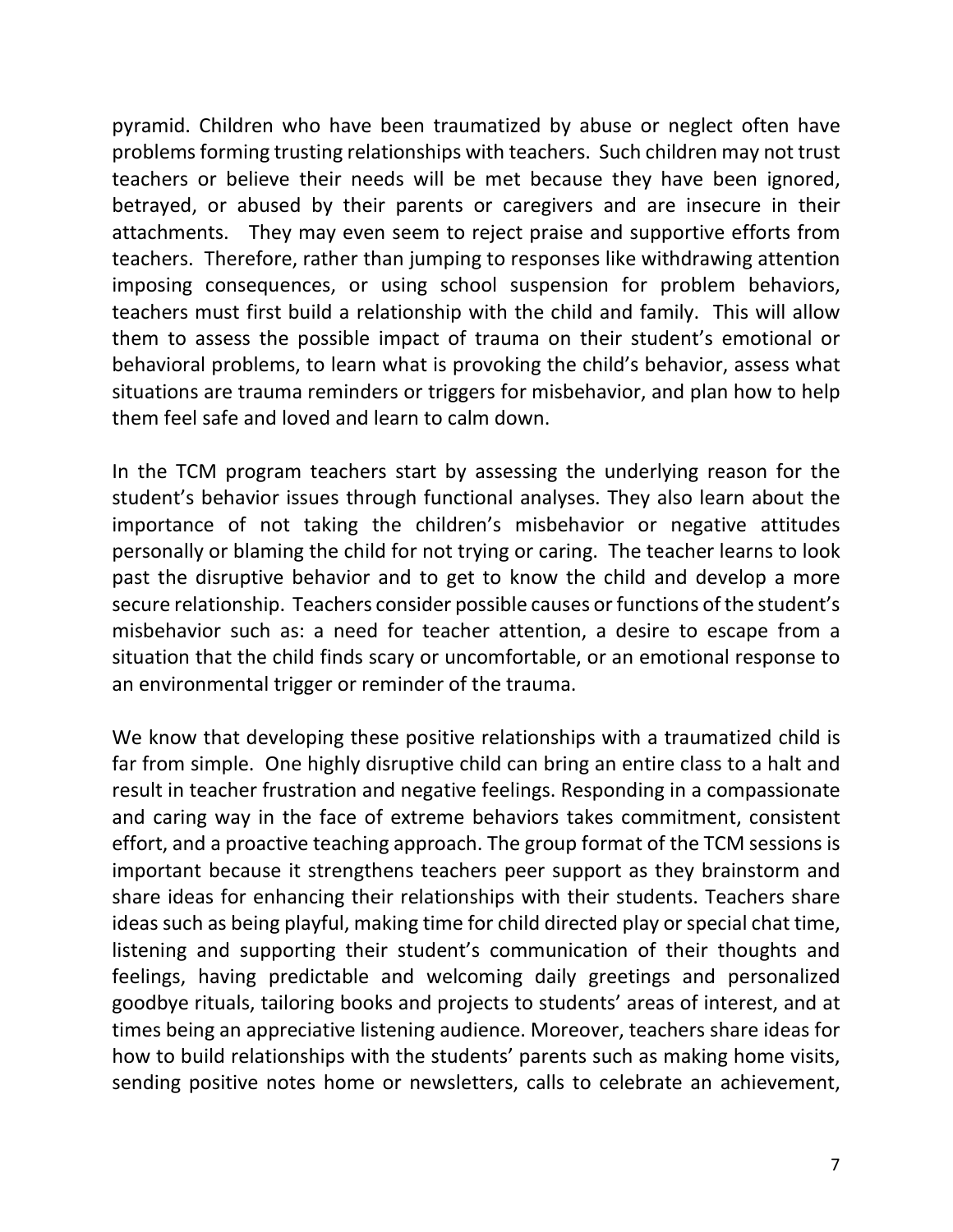developing interest surveys about their family, culture, and important rituals, setting up opportunities for parents to participate in the classroom, and running school information sessions or workshops. The aim is to build up a bank account of positive contact with parents before progressing to more challenging discussions. The TCM curriculum also includes teacher-to-parent communication forms that can be used to tell parents about what their children are learning in the classroom and a corresponding form to elicit feedback from parents to teachers.

# **Partnering with Parents**

It is important to remember that when children are distressed, parents are also undergoing extraordinary stress because of their child's trauma experience or their own trauma experience. Some parents are reluctant to talk about the trauma event with their child for fear it will be overly distressing to themselves and their child. Other parents may overtalk the traumatic event, creating more child stress. Parents may feel helpless and hopeless because it seems impossible to fix or cure their children's anxiety and behavior problems. Involving parents in their child's educational goals requires a teacher commitment to families, a proactive plan for involving parents that is carefully crafted prior to school starting, and adequate teacher time set aside for communicating, listening and collaborating with parents. Moreover, parents are helped to partner with teachers to develop behavior plans to address behavior problems at school. This consistent approach across home and school settings will create a predictable environment for children and enhance any child's learning. For children who have experienced trauma, this partnership between parents and teachers offers promise for helping children to feel safe, socially, emotionally, and academically competent, and supported to cope with life's challenges. It is ideal if schools can offer the accompanying group-based Incredible Years parent program that begins with parents learning ways to build a sensitive, responsive, and nurturing relationship with their children and reinforces parents using many of the same strategies at home that the teachers are using at school.

# **TCM Program Two Preventing Behavior Problems – The Proactive Teacher**

The second topic in the TCM program focuses on ways to structure the classroom environment and school day framework to help the students feel calm, safe, and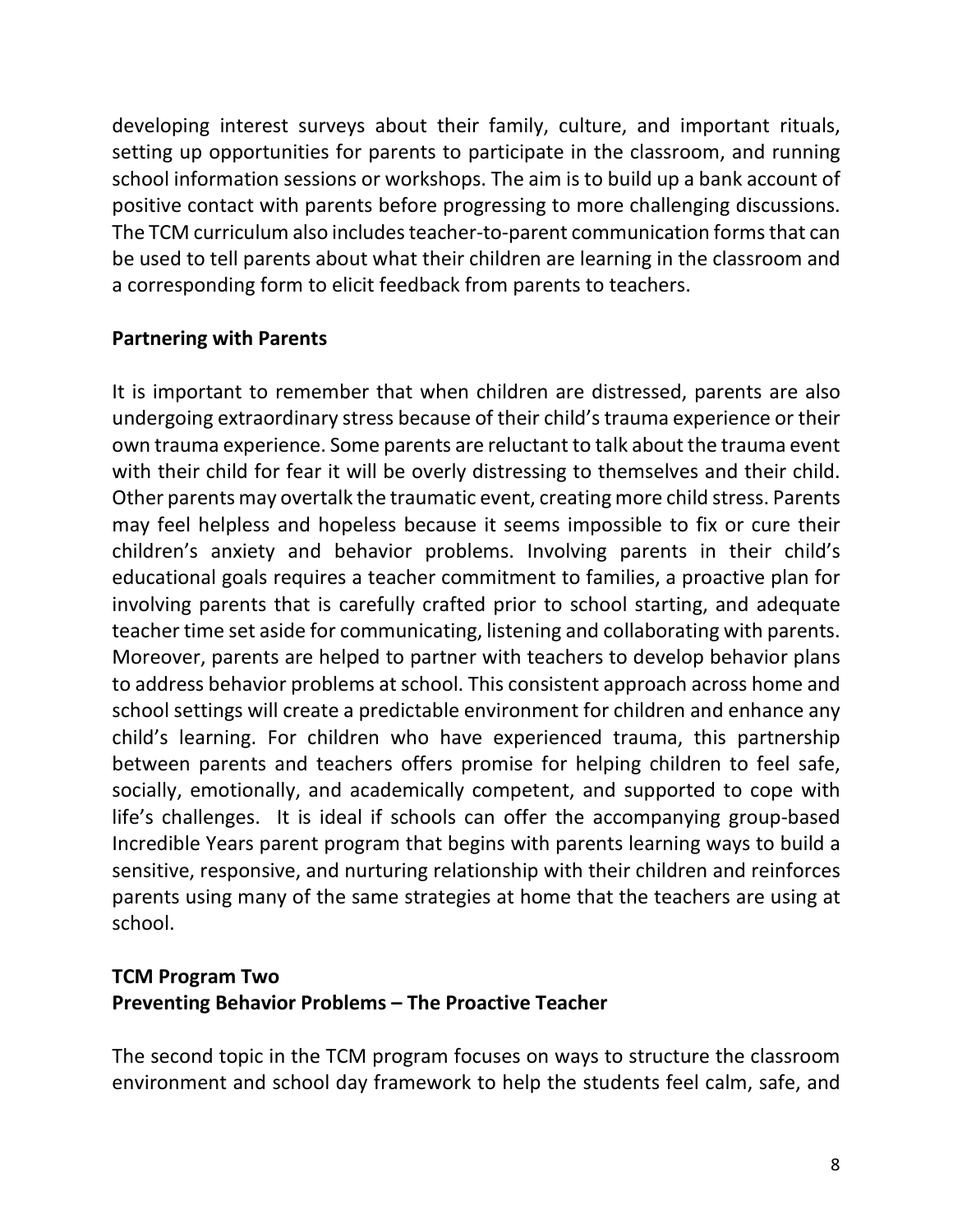secure in their learning. Teachers do this by developing regular predictable schedules, consistent routines, transitions, and norms of behavior to help students succeed. Children are involved in setting the rules that are stated in terms of observable behaviors such as, "Keep your hands to your own body" or "use walking feet" or "wearing masks, washing hands and staying 6 feet apart" and are practiced in role play scenarios. Schedules and routines are posted on the board while teachers engage in predictable opening connections, planned transitions to new activities, closure rituals, and fresh starts. Commands are clear, short, specific, and positive allowing for lead time with a warning. Non-verbal cues, signals, sounds, and visual prompts are encouraged and samples are provided in the curriculum such as pictures of listening ears, quiet hands up, inside voice, or "show me five" rules. Once teachers have developed trusting relationships with trauma affected students and their families, then teachers can begin to normalize children's responses to traumatic events, by helping them understand that the classroom is a safe and predictable place. They can also provide information about typical responses to trauma and reinforce children's accurate cognitions about what occurred. Once children feel secure in their relationships with teachers and peers and understand that the classroom environment is stable and safe , they begin to develop the emotional resources to deal with the less predictable world outside.

# **TCM Program Three The Importance of Teacher Attention, Coaching and Praise**

# *Attention and Praise*

When we look at the classroom environment to see what building blocks help students to cope with traumatic stressors and to become motivated and successful learners, the quality of the teacher's attention emerges as one of the most important foundational qualities. Consistent and meaningful positive encouragement and praise from a teacher builds a child's self-esteem, confidence, and eventual academic and social success. Unfortunately, children who have experienced chronic neglect or trauma tend to be better at getting negative teacher and parent attention fast and predictably by provoking them with inappropriate behaviors. Unfortunately, children who need attention the most may get it in the most unloving ways; that is, they get negative attention for negative behaviors, thus having their inappropriate behaviors reinforced. The second TCM workshop day is focused on how teachers can turn their attention focus around so that these children learn they are more likely to get quick,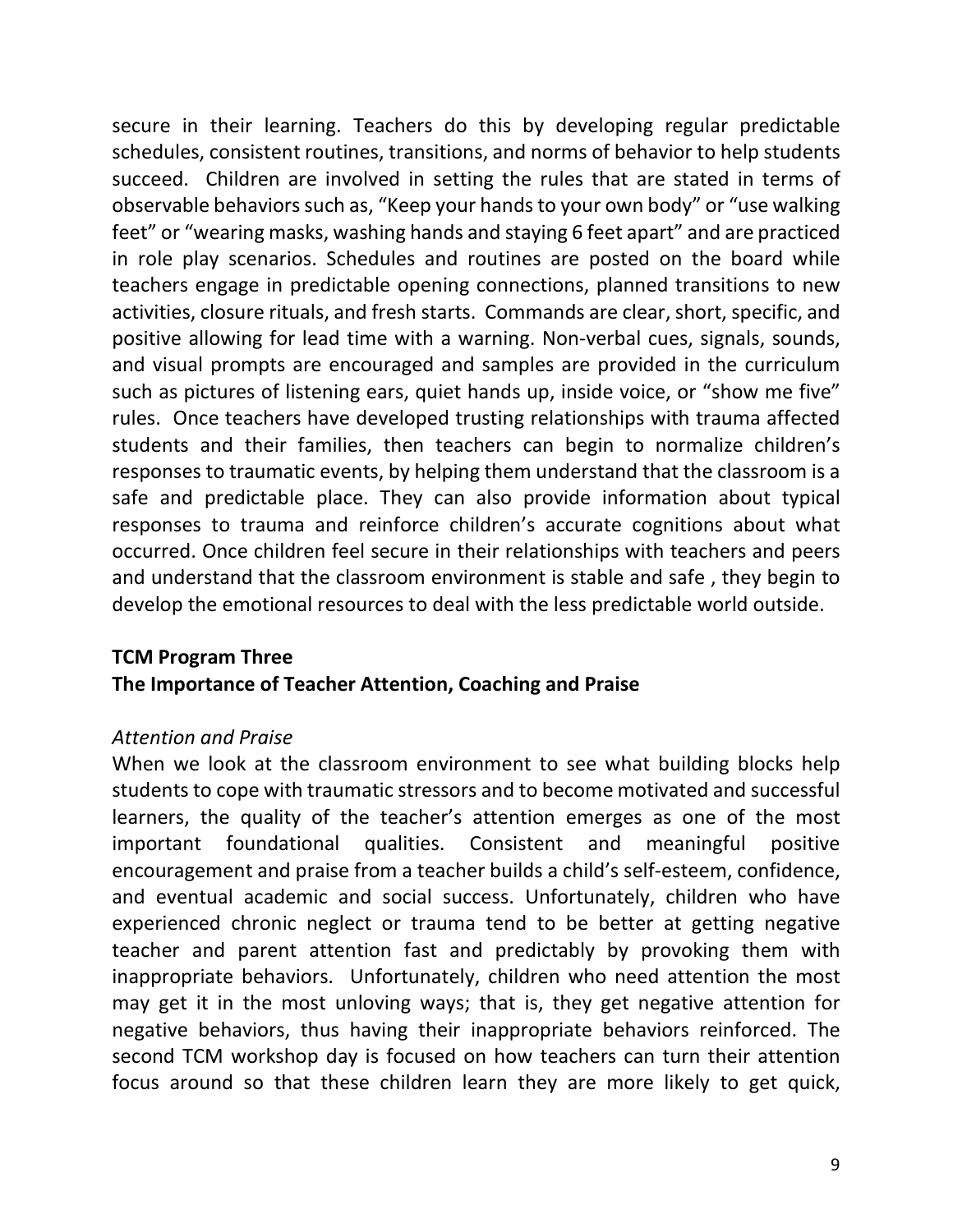consistent, warm, and meaningful positive teacher attention and praise for positive behaviors than for their negative disruptive behaviors.

## *Descriptive Commenting: Academic and Persistence Coaching*

One of the key foundational building blocks from the teaching pyramid that is helpful for nurturing very young children's learning (ages 1-3) is called *descriptive commenting*. This is called pre-*academic and academic coaching* for older children (ages 4-8). Teachers learn about the importance of using this descriptive commenting form of attention where the teacher narrates the child's ideas, thoughts, and interests, helping him feel confident and expanding his language vocabulary by being an "appreciative audience" and providing a focused narration of his learning process. This kind of teacher communication is child-directed, describing what the child is doing or showing interest in, is not too "teachy", avoids question asking, and is noncritical. It encourages students' cognitive awareness of what they are seeing, doing, thinking, or feeling, and supports creativity, selfdiscovery, language, and independence. A second type of teacher coaching is called *persistence coaching*. This type of descriptive narration helps children persist with difficult tasks and continue to try despite frustrations, obstacles, and difficulties. With this kind of coaching, the teacher helps the child to recognize when he is concentrating, trying hard, staying focused, paying attention, and being calm and patient. When the teacher draws attention to these persistence behaviors, the child will learn it is normal to struggle to learn something new, but with patience, persistence, practice, and teacher support, he can accomplish the task and feel proud of it. This is an important life message for any child. It is particularly important for those who have experienced trauma and adversity and need more support to feel confident that they can manage challenging situations.

# *Emotion Coaching*

The third type of coaching is *emotion coaching.* This communication approach helps children develop feelings literacy; that is, a vocabulary for expressing emotions to teachers and peers in appropriate ways. Teachers start this by naming the student's emotions whenever they notice them. Labeling feelings at a time the student is experiencing them allowsthe child to associate the feeling with the word and with an internal emotional state. Once children have developed an emotion vocabulary, then they can identify their own feelings and verbally share them with others. This verbal language leads to an ability to regulate their emotional and behavioral responses without hitting, being destructive, or withdrawing.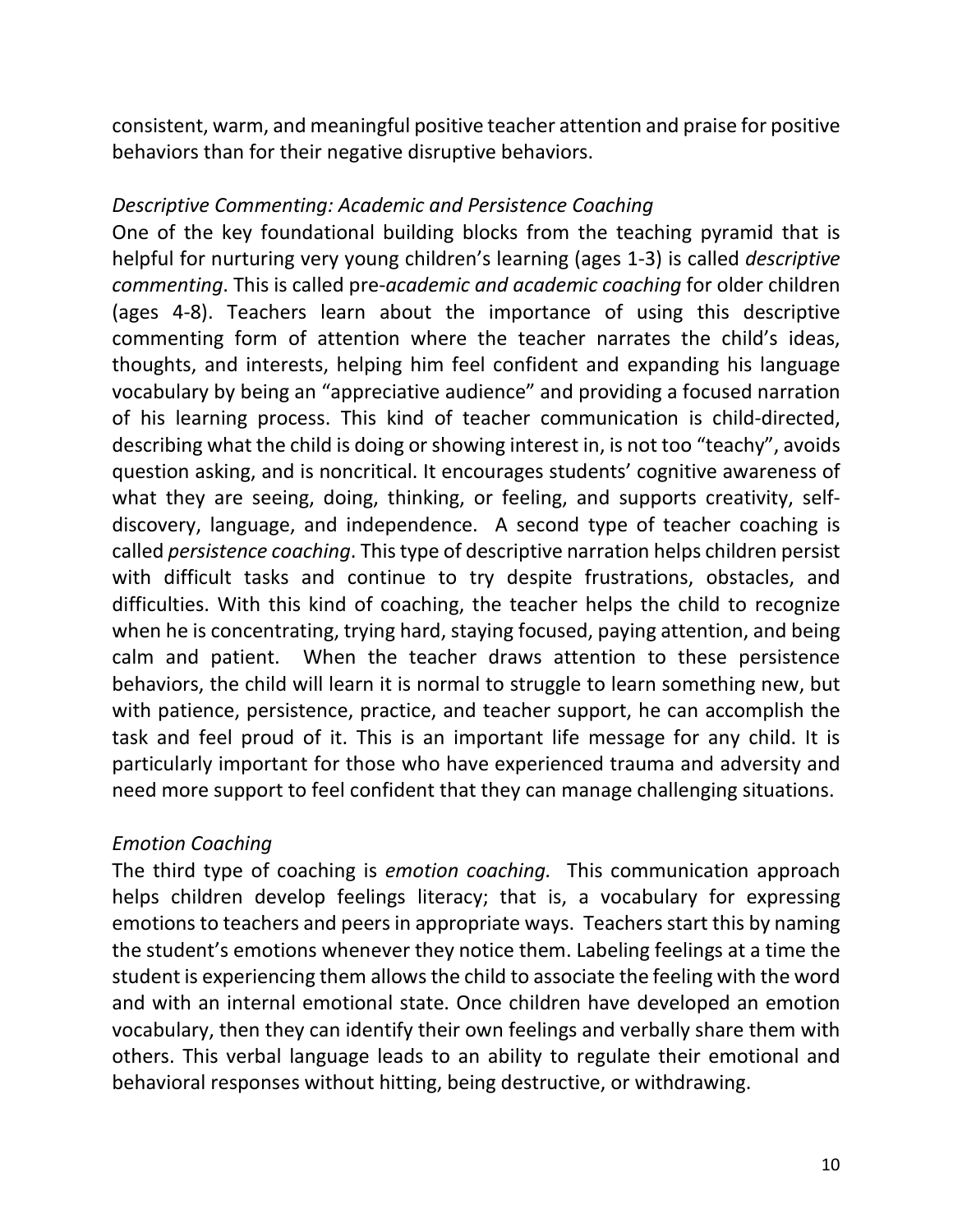Traumatized children often have difficulty managing strong emotions. Neglect or abuse may mean that they weren't soothed by their parents and therefore lack the secure attachment system that helps children learn to self-soothe. This can lead to chronic dysregulation and difficulty in self-calming and self-managing their uncomfortable emotions. Such children may be hyper-vigilant, meaning overly alert to danger, and appear jumpy. Many are misdiagnosed with ADHD. To counteract hyperactive, impulsive, impatient, and easily frustrated responses, the teacher will learn to focus on labeling and scaffolding positive opposite emotions such as times they are being patient, calm, focused, thoughtful, and persistent. For children who seem anxious, fearful, embarrassed, and withdrawn, the teacher will label times when they are brave, curious, taking initiative with a friend, trying something new, or looking confident. For children who appear angry, defiant, and sad, the teacher will label feelings such happy, excited, helpful, and forgiving. This strategic emotion coaching brings focus to positive emotion states and will help children become more aware of these positive states and what actions or situations lead to these calmer feelings. With coaching, children will gradually learn to recognize more happy, calm, and safe feeling states than negative or distressful ones. This will set the stage for them to communicate, problem solve, cope successfully with their negative feelings, and feel and express empathy towards others. The TCM curriculum includes an emotion thermometer that children can use to show when they are in the red angry zone and when they are in a cool blue relaxed state. Additional resources such as laminated feeling cards and feeling wheel games are also part of the curriculum.

# *Social Coaching*

The fourth type of coaching is called *social coaching.* This serves to build students' social skills and ability to make supportive friendships. Social skills are a prerequisite for academic learning because they help children learn how to give and get help from others, how to work together cooperatively, how to communicate with others, and how to problem solve. Children who have experienced trauma feel great support having friendships, being a successful part of a team, being accepted by others, and being able to share their experiences.

# *Attention, Encouragement and Praise*

Consistent and meaningful encouragement and praise from a teacher build students' self-confidence and contributes to trusting and supportive relationships.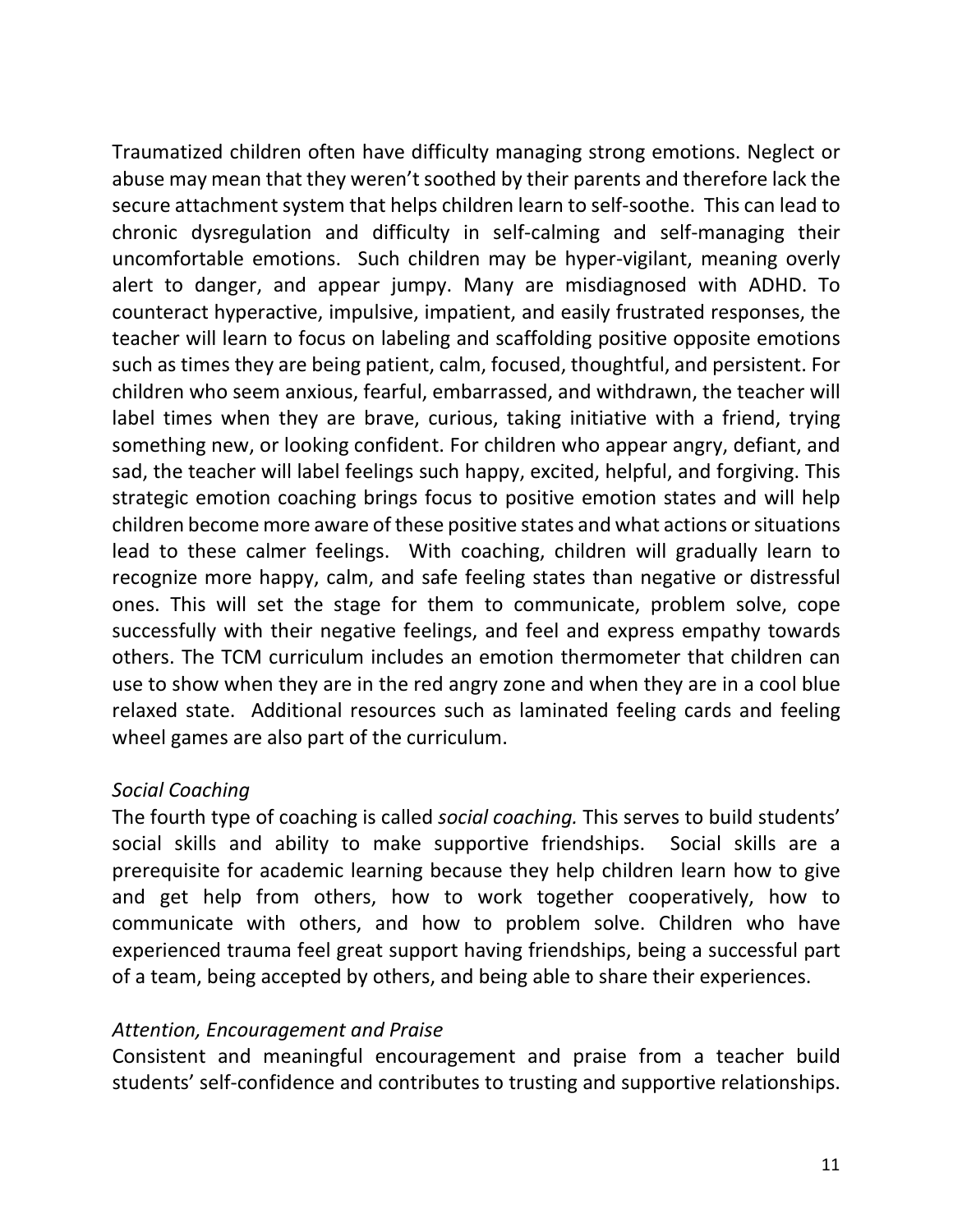In the TCM training, teachers explore ways to make praise more effective including being genuine and warm, giving clearly labeled praise, tailoring the praise to the child's temperament, praising effort and persistence rather than outcomes, and keeping praise pure without qualifiers. They support children to internalize praise by teaching them self-praise and self-encouragement. They encourage students in circle times to give compliments to peers and to celebrate the success of others.

Throughout the program, teachers are helped to understand the triangle relationship between their students' thoughts, feelings, and behaviors. They help students reframe their thoughts about themselves, learn how to use positive selftalk about themselves and others, to manage their feelings, and learn appropriate social behaviors and communication. This, in turn, leads to more positive student attributions and positive feelings about themselves and others and more productive learning and coping.

#### **Program 4 Motivating Students Using Incentives to Motivate**

While coaching and praise strategies are foundational elements of the TCM program, they may not be strong enough reinforcers to motivate children with particularly challenging behaviors or children who have been exposed to trauma. One reason for this is that these children have more difficulty forming trusting relationships, so do not feel close to their teachers. This makes teacher praise and attention less meaningful to them. A small tangible reward plan can sustain a child's motivation until a positive relationship has been developed with the teacher, making their praise in the future more motivating and reinforcing. Teachers learn how to identify developmentally appropriate target child behavior and learning goals and choose inexpensive incentives and special privileges that are meaningful for the child. Teachers brainstorm ideas for both tangible (hand stamps, stickers, small prizes, positive note home, ticket that is traded in for a prize, choosing book for reading time) and nontangible (high five, special job, extra time doing a preferred activity, eating lunch or spending time with a teacher or chosen peer) rewards. Teachers learn important elements of a successful incentive system such as: clearly defined target behaviors, achievable goals, explaining the system to the child, involving the child in choosing the reward, combing the incentive with praise, and not taking away earned rewards. Eventually the incentive system is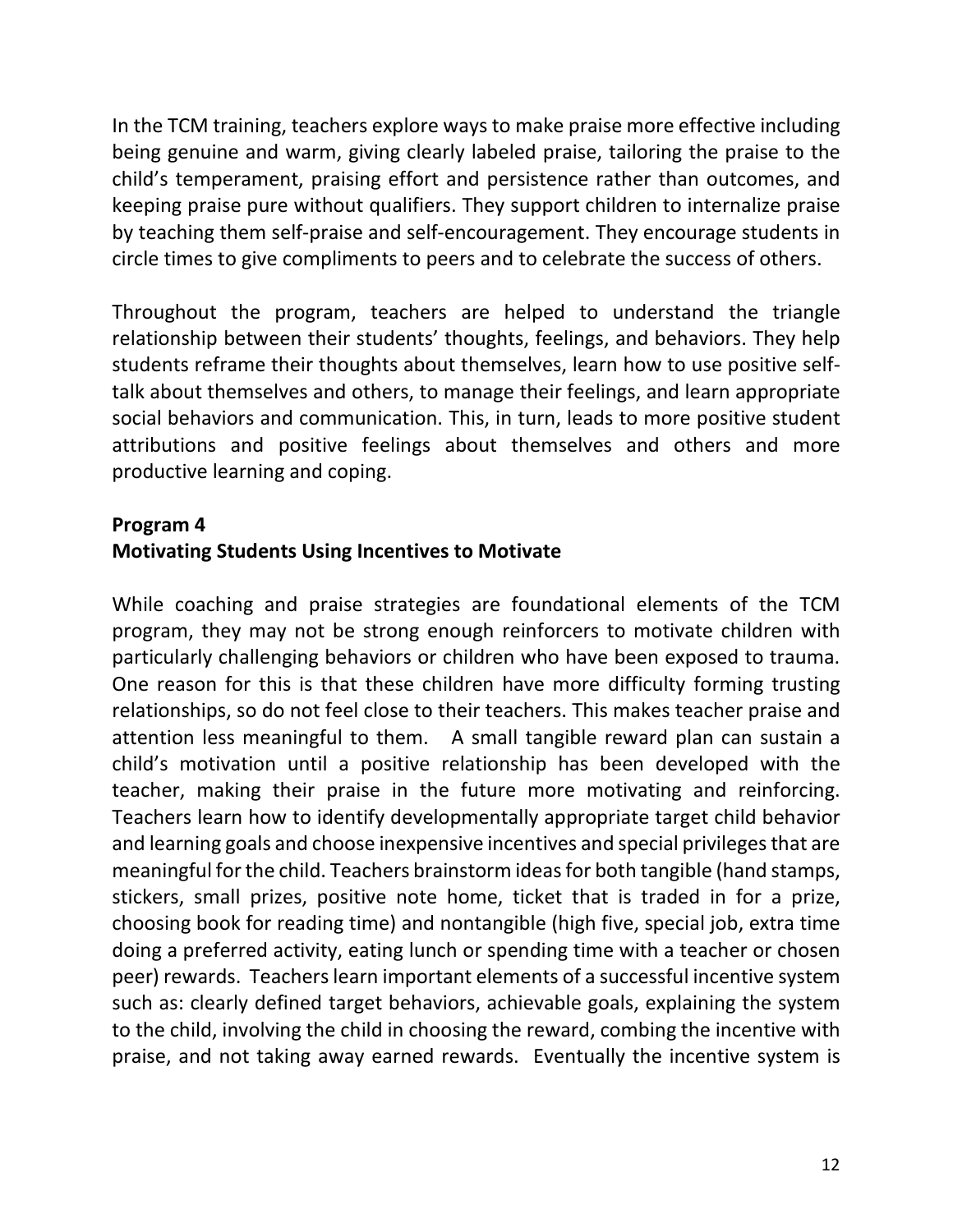phased out and replaced with the teacher and peer group social approval. Success is shared with parents.

#### **Program Five**

# **Decreasing Inappropriate Behavior - Ignoring and Redirecting and Follow through with Consequences**

More than half of the TCM program content training time is spent on the foundation of the IY teaching pyramid in terms of building teacher-student positive relationships and attachment, and teacher-parent relationships, particularly in cases where students' past traumatic experiences result in their low-trust of adults. Teachers identify specific long-term and short-term goals in their student behavior plans for teaching the positive behaviors that will replace their students' unproductive behaviors. For children who have experienced trauma, teachers work to understand the impact of trauma on their students' emotional or behavioral problems and school learning, what school situations act as trauma reminders or triggers for misbehavior, and how to help them feel safe and loved with consistent relationship-building efforts, predictable routines, and schedules. However, despite the best proactive teacher classroom management, students can still exhibit disruptive and defiant behaviors that are frustrating to manage. Many teachers feel guilty about disciplining such children, especially if they know they have experienced something traumatic. Teachers are helped to understand the importance of not being either overly protective or too permissive and to appreciate that clear rules and a predictable discipline plan will help the student feel safe and secure at school.

*Planned Ignoring:* The next layer of the IY teaching pyramid starts with identifying the student behaviors teachers want to see less of and then learning the least intrusive teaching discipline tools to respond to them. These include: distractions, physical and verbal redirections, ignoring, and limit setting. Planned brief ignoring for carefully selected negative behaviors, coupled with a quick return of positive attention for appropriate student behavior has been shown in research studies to be an extremely effective tool for modifying students' behavior. In this component of the *TCM* curriculum, teachers identify behaviors they will ignore and learn effective ways to ignore respectfully. Ignoring is often paired with a distraction or redirection to reduce the student's reactions to being ignored and with proximal praise for those students displaying the positive opposite behavior. Often teachers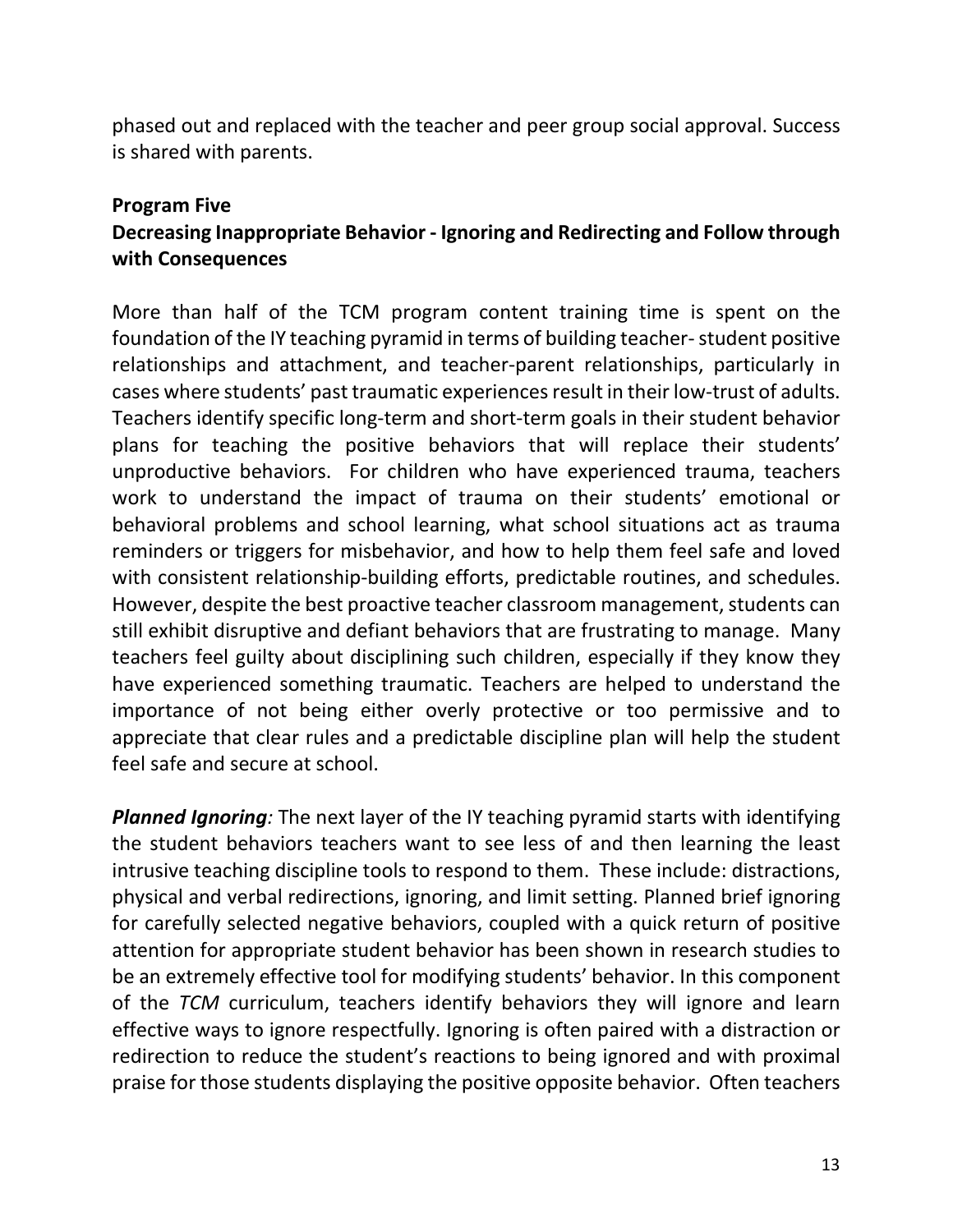ignore a specific negative behavior but are not ignoring the child completely. For example, if a child is complaining loudly about a math assignment, the teacher may completely ignore the complaints, but might point to the next problem on the sheet and say: "*I think you know how to do this one! Would you like some help to get started?*" Peers are taught to ignore a friend's tantrums and distractions and learn to give their classmate privacy to calm down. It is important to note that ignoring is not likely to affect how a student behaves until a positive relationship has been built up between the teacher and student. With the context of prior trauma in mind, some teacher strategies (such as ignoring and Time Out) are delayed and extra time spent to establish a more secure teacher-student relationship and positive replacement behaviors before starting this.

Most students' misbehaviors will be managed with the lower level discipline strategies such as reminders of rules, redirection, ignoring, and warnings. However physically or verbally violent behavior such as hitting another child or teacher, screaming so loudly that other children cannot pay attention, lashing out and pushing over furniture, or persistently refusing to comply with anything the teacher requests needs to be addressed with a strategy that will calmly and respectfully stop, de-escalate the behavior and promote compliance. Teacher approaches such as lecturing, yelling, criticizing, putting students' names on the board, sending them to the principal's office, or suspending them from school do not work and instead actually reinforce and escalate the inappropriate behavior. These punitive responses also contribute to the student's negative self-image and negative reputation with peers. The task for the teacher is to provide an ethical and respectful approach that teaches that violent behavior behaviors do not work and will not be tolerated, serves to regulate student negative affect, promotes peer understanding, establishes positive expectations for future appropriate behavior, and conveys the message that the student is valued despite his mistake.

*Time Out (TO) to Calm down*: The evidence-based and appropriate use of Time Out is brief, infrequent, thoughtful, and delivered in a calm way that helps a child selfregulate. This type of Time Out is followed by a new learning opportunity and positive connection. Time out is reserved for high intensity and unsafe behaviors, such as aggression towards peers or teachers and destructive behavior. Time out is actually a structured form of ignoring where the child is removed from all sources of attention. Time Out is taught as a way for children to learn to calm down and reregulate in the midst of strong emotions and to give children time to reflect on a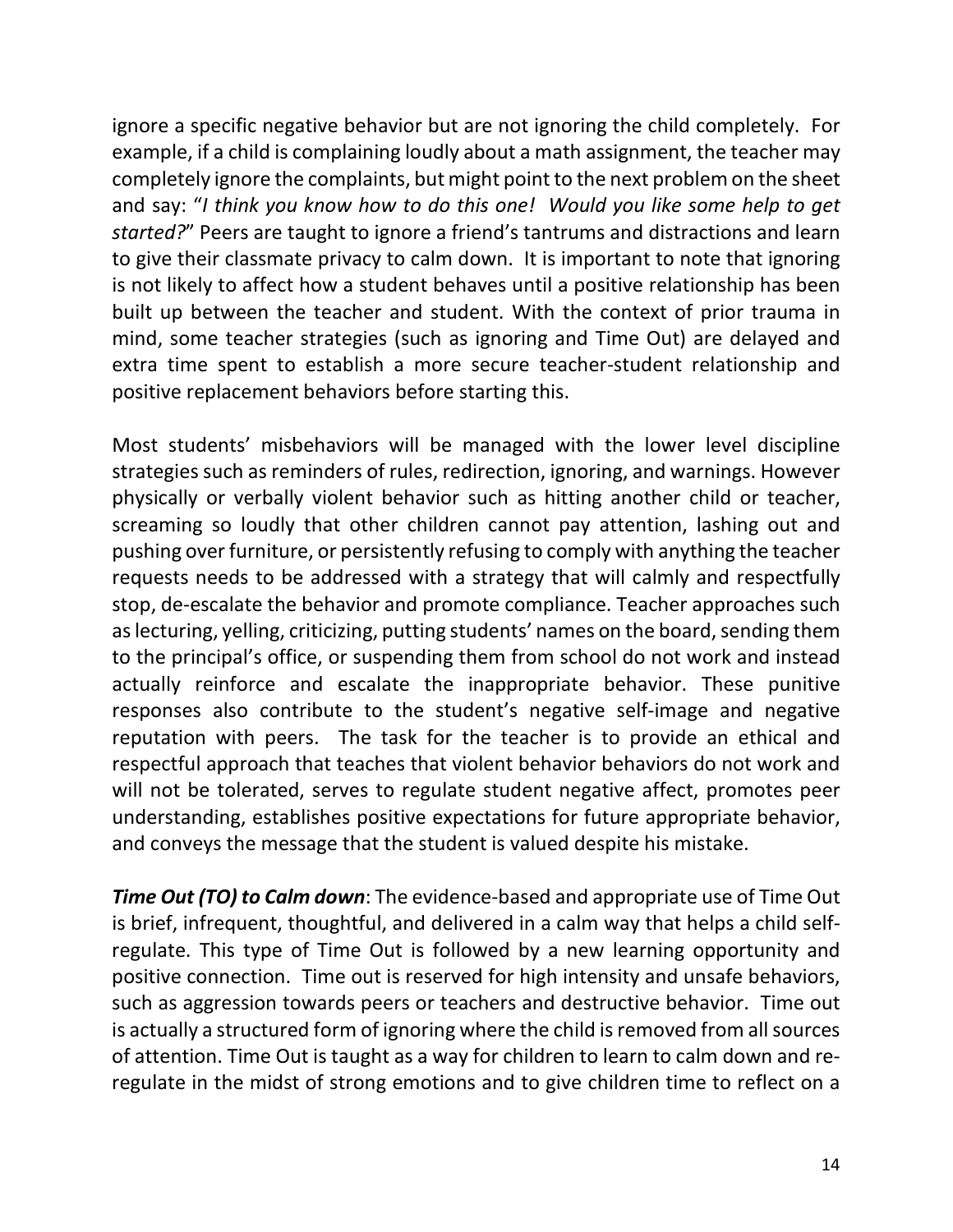better solution to their problem. It maintains a respectful, trusting student-teacher relationship in which children feel they can be honest about their problems and mistakes. Time Out can only be used when the teacher-student relationship has been well established with positive "time in" methods and a prior focus on promoting children's social, emotional and language skills.

The first step of using Time Out in the classroom is to teach the students what Time Out is used for, where it is, and the steps involved in going to TO. Students are then provided with a chance to practice each step. Students also learn and practice selfregulation strategies such as deep breathing, positive imagery, and positive selftalk. Puppets and role plays are useful methods for helping children learn how to take Time Out to calm down. Time Out supports students' self-regulation and development of an internal sense of responsibility by giving them the privacy and space to practice calming down. After Time Out is completed, students quickly return to the classroom activities and experience a new learning trial, positive connection, and chance to be successful resulting in teacher praise.

*Logical Consequences* are used to respond to challenging behaviors that aren't dangerous but that don't respond to being ignored or redirected. Logical consequences do not need to be severe to be effective, and, in fact, the key aspect of appropriate consequences is brevity, consistency, immediacy, but not severity. They are planned and predictable, not reactive or punitive. They do not embarrass or humiliate the student and help the student understand the link between their behavior and the logical consequence. This will assure that students understand and can predict the consequences of their actions, and that they perceive the teachers uses them fairly. This is particularly important for children who have experienced unpredictable responses from adults in other settings. They may have been harshly punished for small misbehaviors or at other times may have experienced no consequences for severe misbehaviors. At first these children may react strongly to a logical consequence, but overtime, they will learn that the classroom is a safe and predictable environment and will welcome the reassurance that their behaviors will be contained and responded to consistently. Children can be helped to see a consequence as a choice that they have made and can be supported to make a better choice in the future. Some examples of consequences can be losing some minutes of recess, going to the back of the line, cleaning up a mess, or losing a favorite activity for a short period of time.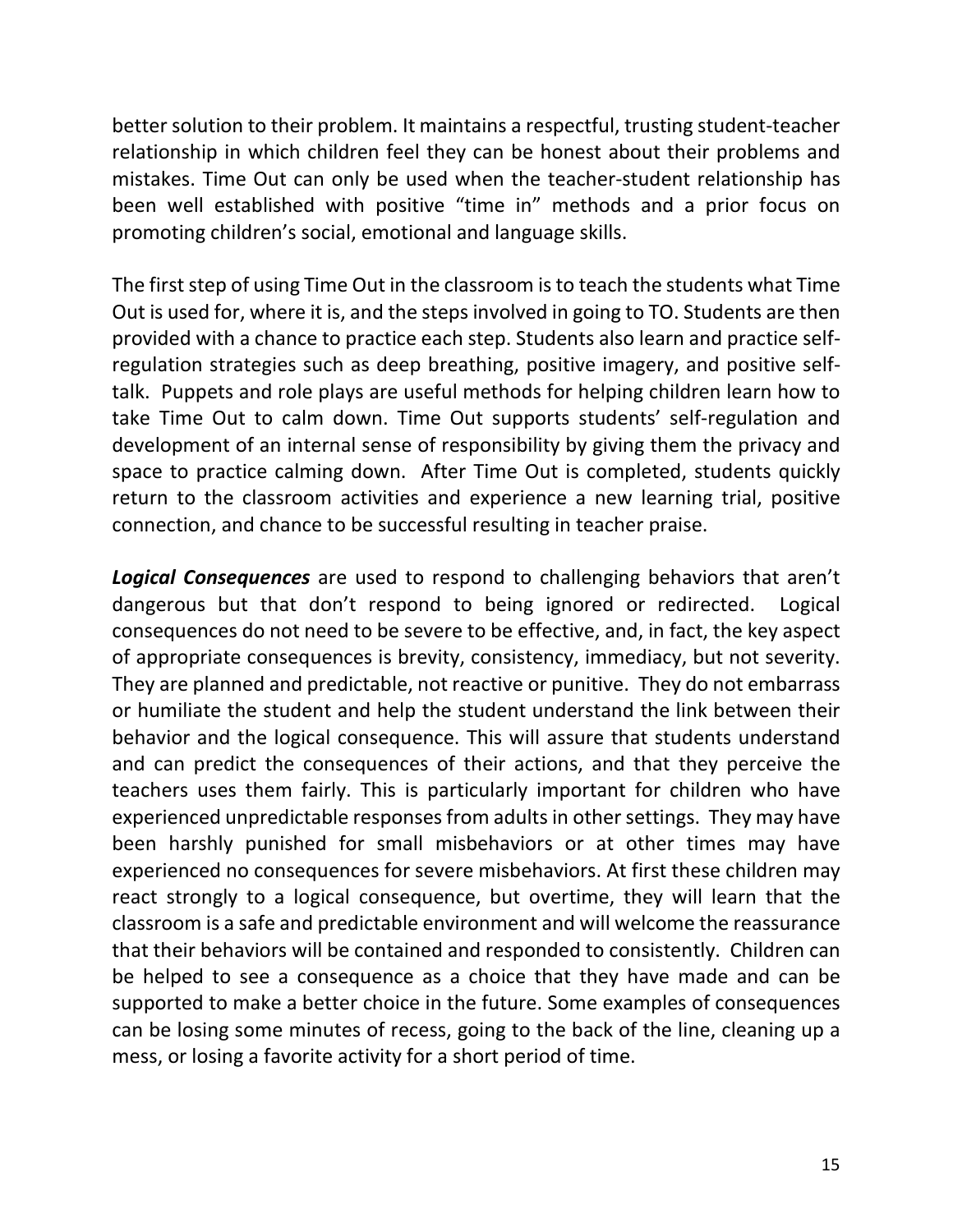# **Program Six Teaching Emotional Regulation, Social Skills and Problem Solving**

*Emotion Regulation:* This part of the TCM program builds on the earlier emotion and persistence coaching. Teachers focus their attention to students' positive feelings to scaffold the feelings they want to encourage in their students, listen and validate students' feelings, and model talking about their own positive feelings and coping responses to negative feelings. More focus is placed on strategies that students can use to self-regulate when they are so out of control that they are destructive or hurtful. Learning to calm down instead of acting out is a skill that can be taught. Once emotional literacy has been taught, teachers continue this teaching of self-regulation skills just as they would teach an academic skill. Teachers make the learning fun and interesting by modeling, prompting, practicing, and praising. For example, children are encouraged to talk about their feelings through feeling games and activities, positive imagery and relaxation exercises, puppets, and class activities like making a happy book. Deep breathing is a tried and true method of inducing a calming response, but it can be difficult for young children to learn this breathing method. One helpful visualization is to have children imagine they are smelling a flower (breath in through the nose) and then blowing out a candle (breath out through the mouth). Other imaginary images can be used such as blowing up a balloon and letting it out. Teachers also use the "turtle technique" and practice this frequently. With the help of a turtle puppet, the teacher asks the students to imagine they are a turtle and have a shell, so like the turtle they can retreat in their shell to calm down when they are angry. During this time in their shell they take deep, quiet breaths and say "I can do it, I can calm down." When they are calm, they can come out again. It will take a lot of practice before students can transfer emotional strategies such as the turtle technique from hypothetical imaginary situations to real-life conflict. The calm down thermometer is another useful way to teach self-control and to monitor a student's mood and selfregulation efforts. Students can use the arrow on the thermometer to show where their feelings are and take deep breaths to bring the arrow down from feeling "red hot mad" to the cool blue range. Once children have reached a cooler and more relaxed state, they can then talk about their feelings and more effectively problem solve. Teachers will have even more success in helping their students regulate their emotions if their parents are also using feeling language and the self-regulation strategies such as the thermometer or turtle puppet at home. The TCM curriculum provides home communication letters for teachers to send parents explaining what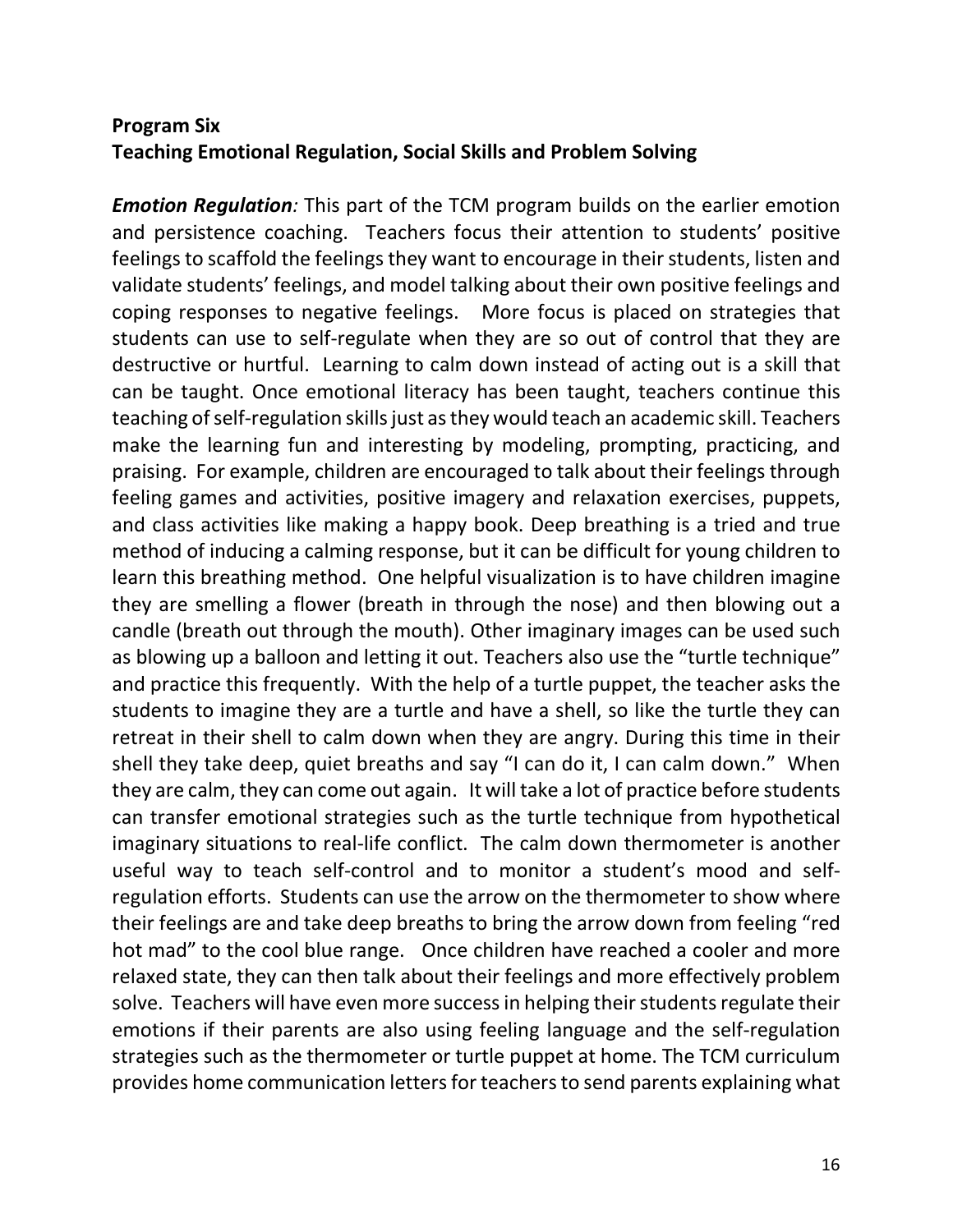self-regulation children are learning in the classroom and how they can use some of the same strategies at home.

*Social Skills:* A major challenge is for teachers to prevent peer rejection and exclusion and to promote effective social skills and positive friendships for all children but especially for children who are acting out their trauma in disruptive ways. This misbehavior can lead to peer rejection, compounding their anxiety and feeling of loneliness and lack of safety. Teachers are even more important than parents in this endeavor because parents are not often present to help when their children are having difficulties in large peer groups. Teachers do this teaching by using puppets to introduce real life problems in a safe manner. The puppets share problems that are similar to those that are happening in the classroom such a peer who won't share, being teased or left out, being bullied, or being embarrassed by having to wear hand-me-down clothes. The puppets share these problems using language that the children can understand and provide a neutral way to discuss real-life problems. Social coaching described above helps students learn the value of waiting, taking turns, ignoring, expressing feelings and sharing. Specific praise and incentives systems and compliment circle times are planned to encourage students to recognize another's strengths and positive qualities and build supportive friendships.

*Problem Solving:* Teachers have a key role in teaching social skills to all children but particularly those who are aggressive, impulsive, anxious, or fearful. These children need extra support to thinking of more prosocial solutions to their problems and to evaluate which solutions are better choices and will lead to more positive consequences. Chronic trauma affects children's memory, ability to pay attention, problem solve, or predict their future. Through the use of puppets and books and role-play narrated scenarios, teachers can help students learn the basic problemsolving steps. They learn that step one is to recognize that an uncomfortable feeling means they have a problem to be discussed. It can be hard for children to figure out exactly what the problem is and often they need the teacher's help with the language of describing the problem. For example, "We are angry and fighting because we both want to play with the same toy." After describing the problem steps 2 and 3 are to brainstorm one solution and then many possible solutions to the problem. Then teachers help students practice some of possible solutions to the defined problem (e.g., wait, take turns, get help, share, apologize, trade etc.). This is done through role plays with the puppets. For children ages 3-5, the primary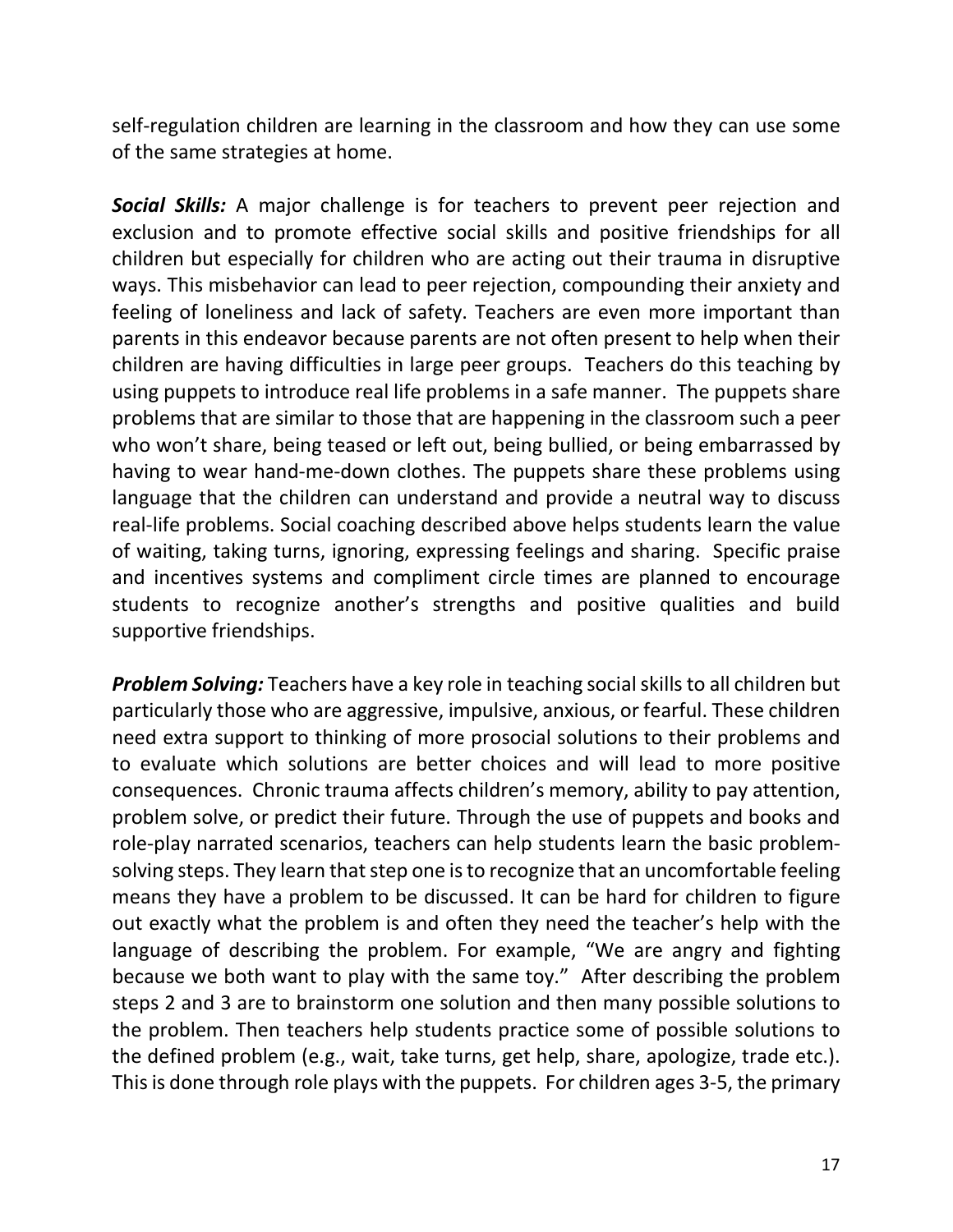focus will be on these first three problem solving steps. Visual laminated pictures of the problem-solving steps and of possible solutions help the children to learn and remember some of the options. Older children (5-8 years) begin to learn to think ahead and evaluate the consequences of each solution. Children do this by deciding if solutions are fair, safe, and lead to good feelings. Then children practice the best solution and evaluate its effectiveness. To become effective problem solvers, children need opportunities to practice the steps in a fun and interactive way. For example, children are invited to be detectives solving a problem and wear a Sherlock Holmes hat as they test out solutions or play solution games, problem solving bingos, and play pass the hat. Teaching these social problem-solving steps is no harder than teaching any other complex set of academic skills such as math or reading. The teachers provide modeling and use puppets, books, and pictures as a stimulus for discussion and provide opportunities for students to practice the problem-solving steps. In these hypothetical role plays, children are reinforced for using appropriate solutions and are helped to come up with other solutions when their first solution doesn't work. After this learning, teachers start to prompt their students' use of these solutions in real life conflict situations.

*Using Puppets to Enhance Teaching Feelings, Social Skills and Problem Solving with Young Children:* Using puppets with children at this imaginary phase of cognitive development is a nonthreatening way to encourage discussions of feelings, problems, and possible solutions. First the teacher develops scenarios for the puppets that mirror some of the children's problems. These problems can be everyday problems related to things like sharing, taking turns, and teasing. This is part of the TCM program for all classrooms and all students. For students who have experienced trauma, puppets can talk about higher-level traumatic events that are similar to those that the children have experienced. For example, one puppet might be living with his grandmother or be in foster care because his mother is unable to care for him safely. This puppet talks to the children about what s/he does to stay safe and who s/he can talk to feel loved and then asks the children for their ideas about what to do when s/he feels unsafe when she visiting her mother. Or a puppet might talk about her worries when s/he hears her parents fighting and ask the children for help knowing what to do when this happens. Recently, in a school that experienced the death of one of the students, the teacher prepared a lesson on loss and grief. The puppet shared with the students his sad and confused feelings about the recent loss of his grandfather. This allowed the children to develop an emotional vocabulary for talking about grief and sadness when they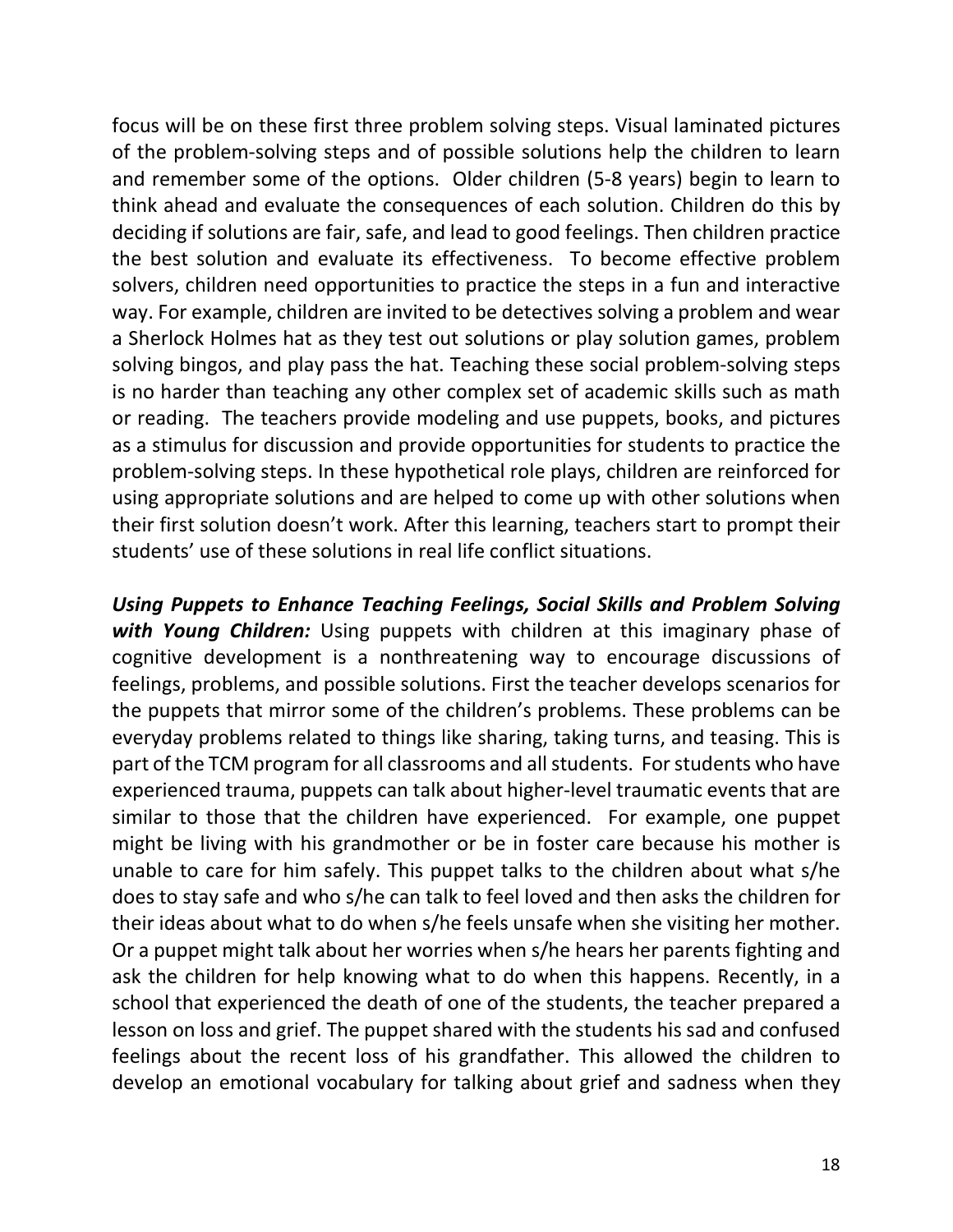lose someone, realize the normality of these feelings, and learn things to do to cope with these feelings and ways to keep the memory of a loved person going. While all the children learn emotion vocabulary and the basic steps of problem solving, anger management and self-regulation strategies, their learning is strengthened by teachers when they practice these strategies with their peers. Frequently the puppet is used either to model strategies or to ask for help from the children. When students are prompted to teach the puppet how to use a self-regulation strategy or to solve a problem, they gain greater mastery over the language and behaviors. The following are some examples of possible puppet scenarios.

# **Death in the Family**

| Molly:    | My grandpa died, and I felt sad and had nightmares. I<br>really missed him.                                                                                                                                                                                      |
|-----------|------------------------------------------------------------------------------------------------------------------------------------------------------------------------------------------------------------------------------------------------------------------|
| Teacher:  | I'm so sorry that happened. I bet you do feel sad. When<br>someone dies, we really miss them and wish that they<br>were still here.                                                                                                                              |
| Teacher:  | Does anyone here understand how Molly feels? Have any<br>of you had a special pet or person that you love die? Can<br>any of you think of something to say to make Molly feel<br>better?                                                                         |
| Children: | Maybe tell Molly that they are sorry or share their own<br>experiences.                                                                                                                                                                                          |
| Teacher:  | Molly, could you tell us more about your grandpa? What<br>good things do you remember about him?                                                                                                                                                                 |
| Molly:    | He took me to the park to throw balls and sometimes we<br>went for a treat sometimes and he told me funny stories.                                                                                                                                               |
| Teacher:  | It seems like these are some good memories you want to<br>remember.                                                                                                                                                                                              |
| Molly:    | Yes, they are. You know I drew pictures of my good times<br>with grandpa in a special book and sometimes when I<br>have a nightmare I think of this good stuff and it helps me<br>feel happier and get back to sleep. Sometimes I take some<br>deep breaths too. |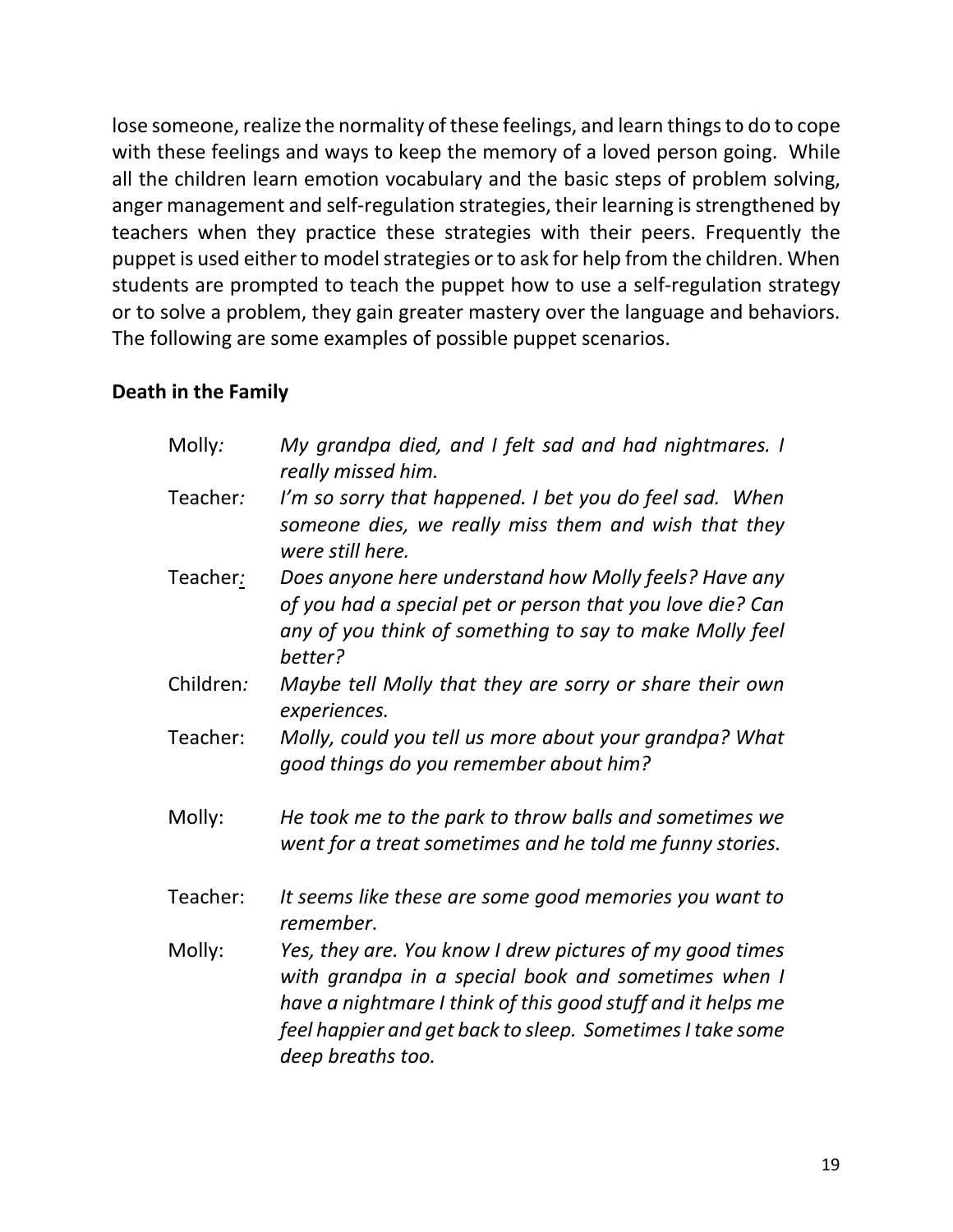Teacher: *Wow you have shared with us two good solutions of two ways to take control of your sad feelings and thoughts. One is to make a memory book of your grandpa and the other is to take deep breaths to calm down. Molly you know talking about your feelings about your grandpa dying was a really brave thing to do.*

Teacher to children: *What would be a good way for you to remember all the good memories of your (grandparent, pet, parent, or other family member).* 

As solutions to traumatic events are discussed, they can be modeled by Wally or Molly puppet, as seen in the example above, or the ideas can be generated by the children and then acted out for the puppets to learn from them. The children and puppets discuss the fact that there is often not a solution that will "fix" the child's problem. Instead the focus is often on ways to get comfort, help, or to start to feel better, even if the original problem does not go away. The puppets also normalize that feeling sad, scared, or angry is okay and that other people feel this way too.

As children become comfortable with the problem-solving steps, more complex traumatic situations can be introduced. For example, scenarios where there is possible violence or sexual abuse in the home or bullying on the playground by older children. These scenarios first involve helping children understand what is appropriate or inappropriate touch followed by solutions that help them identify where are safe places to go, what people they can turn to for help, or how they can say "no" if an adult or sibling is doing something wrong.

# **Sibling Abuse**

- Wally: *Sometimes my brother gets really angry at me. One time I took his bike without asking and he yelled at me and started to hit me really hard. What should I do when that happens?*
- Children: (encouraged to come up with solutions such as get help from adult or sibling or peer if feeling unsafe, say you are sorry, walk away, take deep breaths and stay calm)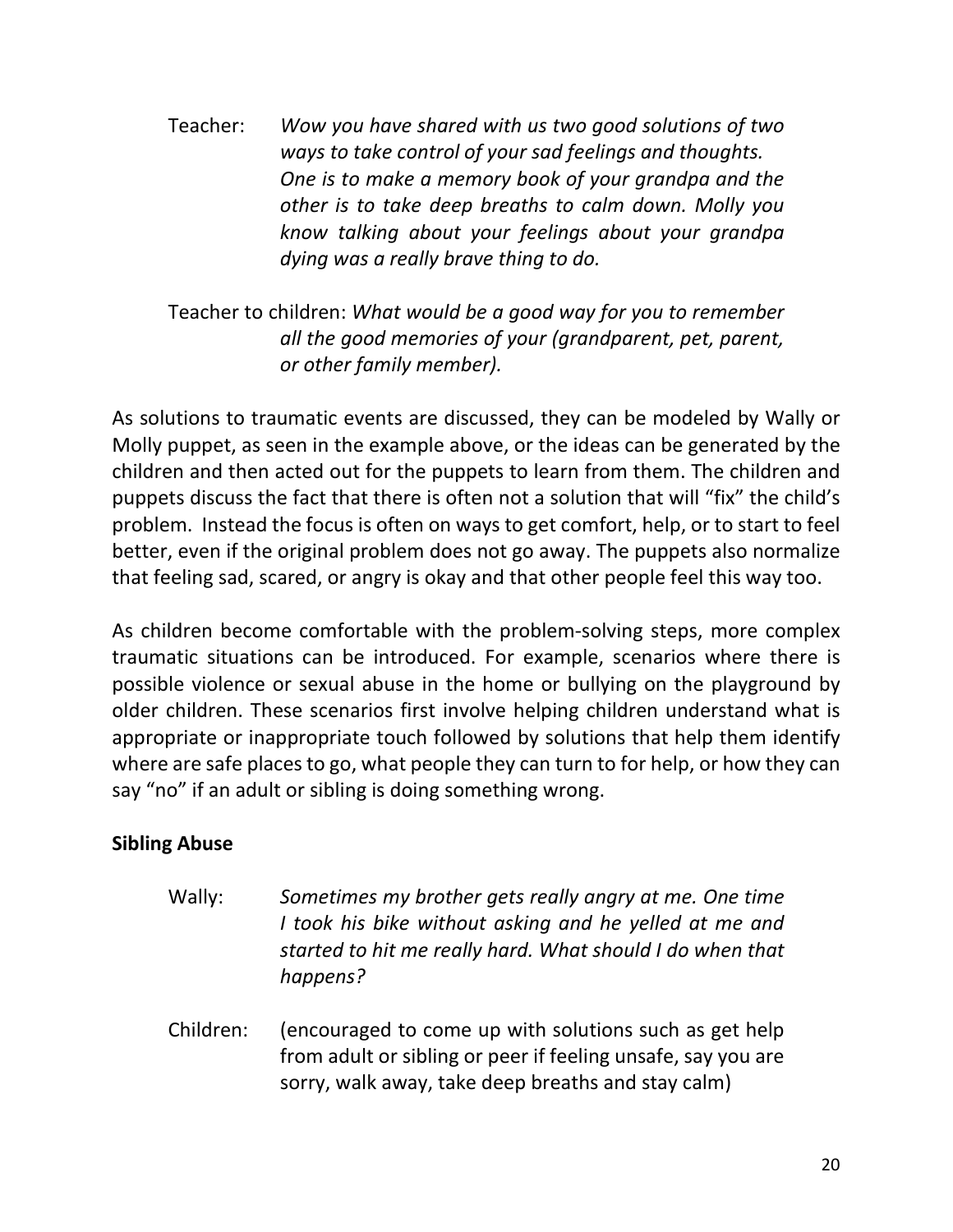Children are encouraged to talk about times they may have been hurt by someone or feel unsafe. For young children, the puppets can prompt these discussions with their own stories and children are encouraged to talk about what they can do to stay safe. Small group activities can include making a book or journal of places they would go when they feel unsafe.

In the small *Wally* books and the large teacher *Wally's Detective Books for Solving Problems at School and at Home* there are many problem-solving cases that teachers can use to help children practice the problem-solving steps. The large Wally book can be read to children in circle time and then children act out solutions. The small Wally books can be worked on in small group activities where children act out solutions, draw solutions, or write about solutions to the problem scenarios presented.

If children in a particular group have personally experienced violence, direct trauma, or sexual abuse, the puppets can also be used to talk about those issues. The puppet and teacher are used together to provide a safe atmosphere where the issues can be discussed. The puppet presents a version of the experience and the teacher can provide a safe and non-blaming response. Children are then free to share or not share their own experiences. It is very important that these groups are run by teachers who are comfortable and experienced with this kind of discussion.

While trauma focused treatment focuses on differentiating between thoughts and feelings, this distinction is intertwined and not age appropriate for very young children because they are not able to be introspective about their own cognitive processes. In fact, they still cognitively confuse fantasy and reality. However, young children can understand what others (including a puppet) might feel. So, they can learn from hearing about what Wally (or Molly or Tiny) feels and thinks, or from their suggestions of positive self-statements they might use to cope with a traumatic event. For this age group, the teachers, with the help of a puppet, will model alternative thoughts for children, whisper thought ideas for them to suggest in group discussions and find creative ways for them to express basic ideas about thoughts, feelings and behaviors. For example, we talk about "turtle power," helping a child to envision himself as a turtle and imagining he has a shell or shield that can reject or bounce off nasty comments from others and absorb the friendly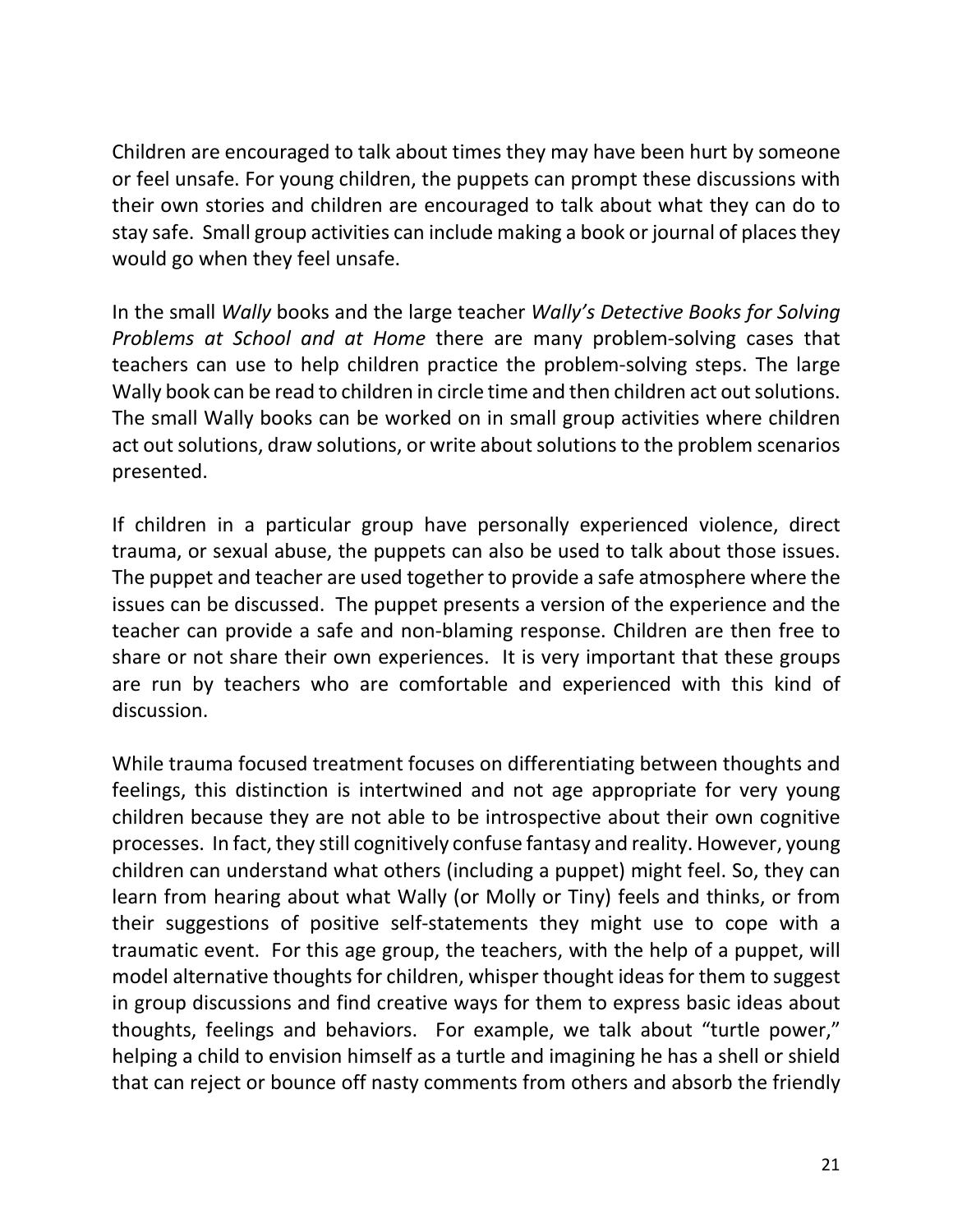comments and thereby feel better. The child learns to go inside his shell when he needs to calm down by taking deep breaths, visualizing happy places and thinking happy thoughts. Other puppets can be used to promote positive thoughts, feeling talk, empathy and problem solving. For example, one puppet Freddy Frog is hyperactive and jumps around a lot, getting into trouble, so the children help him to calm down and learn how to make friends. The puppet Oscar Ostrich is afraid to talk about his feelings and always puts his head in the sand so the children can help him feel better by sharing his feelings and problems. A baby Dina dinosaur puppet is nervous and wants to learn how she can feel less lonely and make friends.

# **Behavior Planning**

It is important to develop an individual behavior plan to help the teacher be more precise and detailed in how s/he is using specific teaching tools for strengthening particular positive emotional, social, and academic behaviors and how s/he follows through with agreed upon consequences for targeted misbehaviors. These plans should be developed in collaboration with other teacher colleagues and students' parents. The goal is to set realistic goals determined by the children's developmental abilities and needs and to scaffold progress on these goals, ideally across the school and home setting. The behavior plan will include the behavior of concern and functional assessment, its desired replacement behavior, the relationship building, prosocial, attention, coaching, praise and incentives teaching strategies, the hierarchy discipline plan and how parents can and want to be involved.

# **Providing Support for Teachers**

During the Covid-19 pandemic, teachers themselves have been ambivalent and anxious about their own safety while teaching in the classroom. They may also be exhausted and overwhelmed by on-line teaching. They may be eager to return to face to face to teaching with students but still concerned about their students and their own safety. The TCM training curriculum has always valued the importance of supporting teachers' discussions about ways to regulate their own emotions and affect, improve their positive communication and positive attention skills, and build support networks with other teachers. These discussions are particularly important when teachers are stressed by events such as Covid. Teachers learn strategies such as challenging negative self-talk and catastrophic thinking,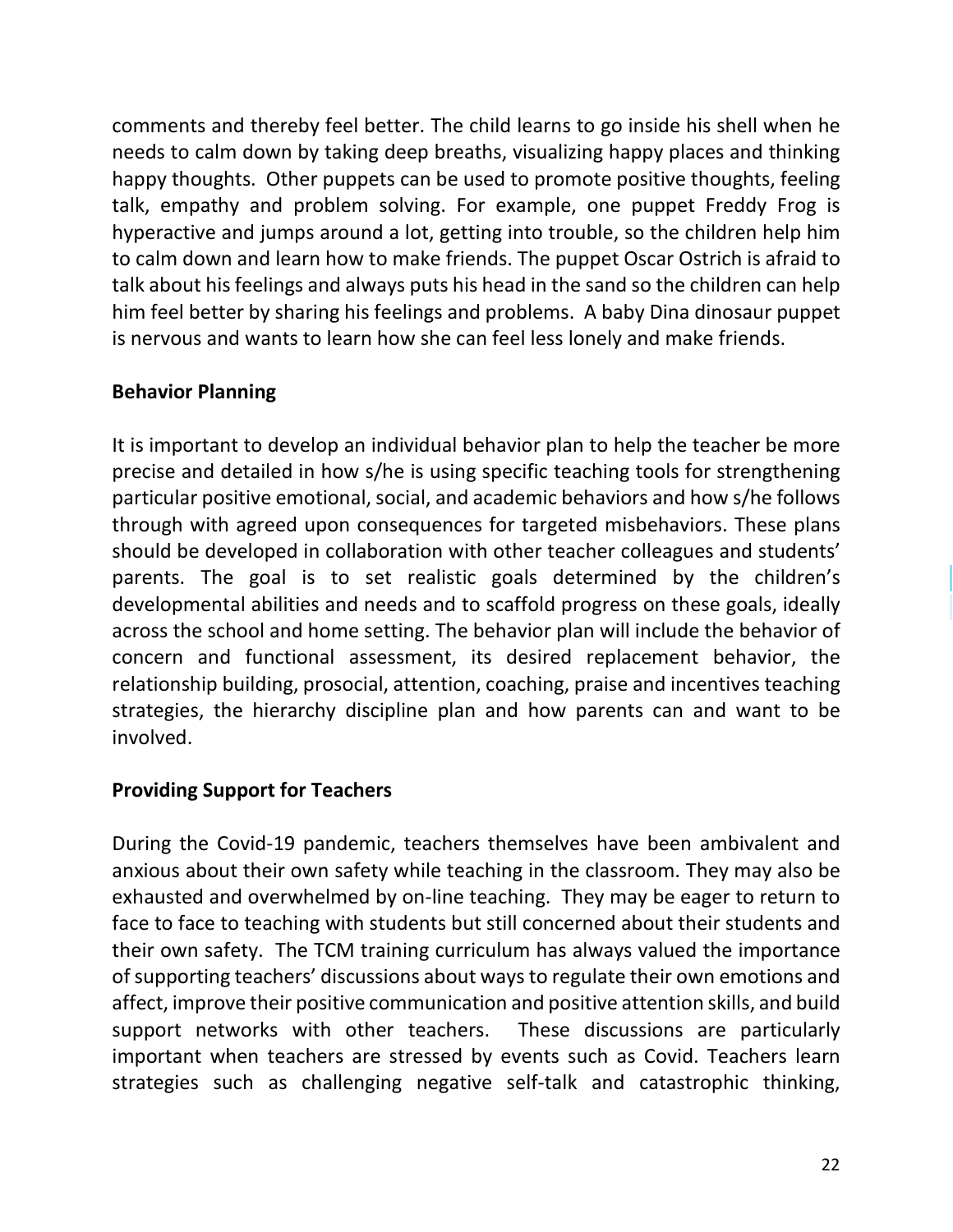modifying inaccurate thoughts and guilt, or stress about a child's trauma, using deep breathing, relaxation methods, positive imagery, the importance of self-care, and teacher group problem solving and support. Building teacher support networks is integral to teachers' ability to manage uncertainty and anxiety about the everchanging school situation.

# **Key Points about Delivering IY Teacher Classroom Management Programs that are Trauma-informed and Promote Students' Resiliency and Hope**

# **Creating Students' Sense of Belonging, Connection and Trust**

• Teachers help students develop a sense of belonging and resiliency by developing nurturing and trusting relationships with them and by using persistence, social, and emotion coaching in child-directed play individually and in small groups

• Teachers set specific goals for students' social, emotional, and cognitive development as well as academic development

• Teachers improve student's sense of belonging by building collaborative and honest relationships with their parents to enhance consistency and predictability of responses across settings

• Teachers help students to feel a sense of connectedness with peers by setting up support groups, normalizing their responses to traumatic events by helping them understand they are not alone and that others have experienced similar traumas and by reinforcing accurate cognitions about what has occurred

# **Creating Students' Sense of Control, Predictability and Safety in the School Environment**

• Teachers help students feel they are in a safe and secure environment when there are clear, predictable routines and transitions, agreed upon rules, consistent limit setting, opportunities for choices, proactive discipline, and a strong teaching pyramid foundation of relationship building, coaching methods, praise and encouragement in a planned and strategic manner

# **Helping Students Learn to Self-Regulate**

• Teachers help students learn to self-regulate by listening and supporting their ability to communicate their thoughts and feelings. Teachers also work to understand potential trauma triggers that can result in the child's misbehavior and understand how to manage and help children cope with these thoughts and responses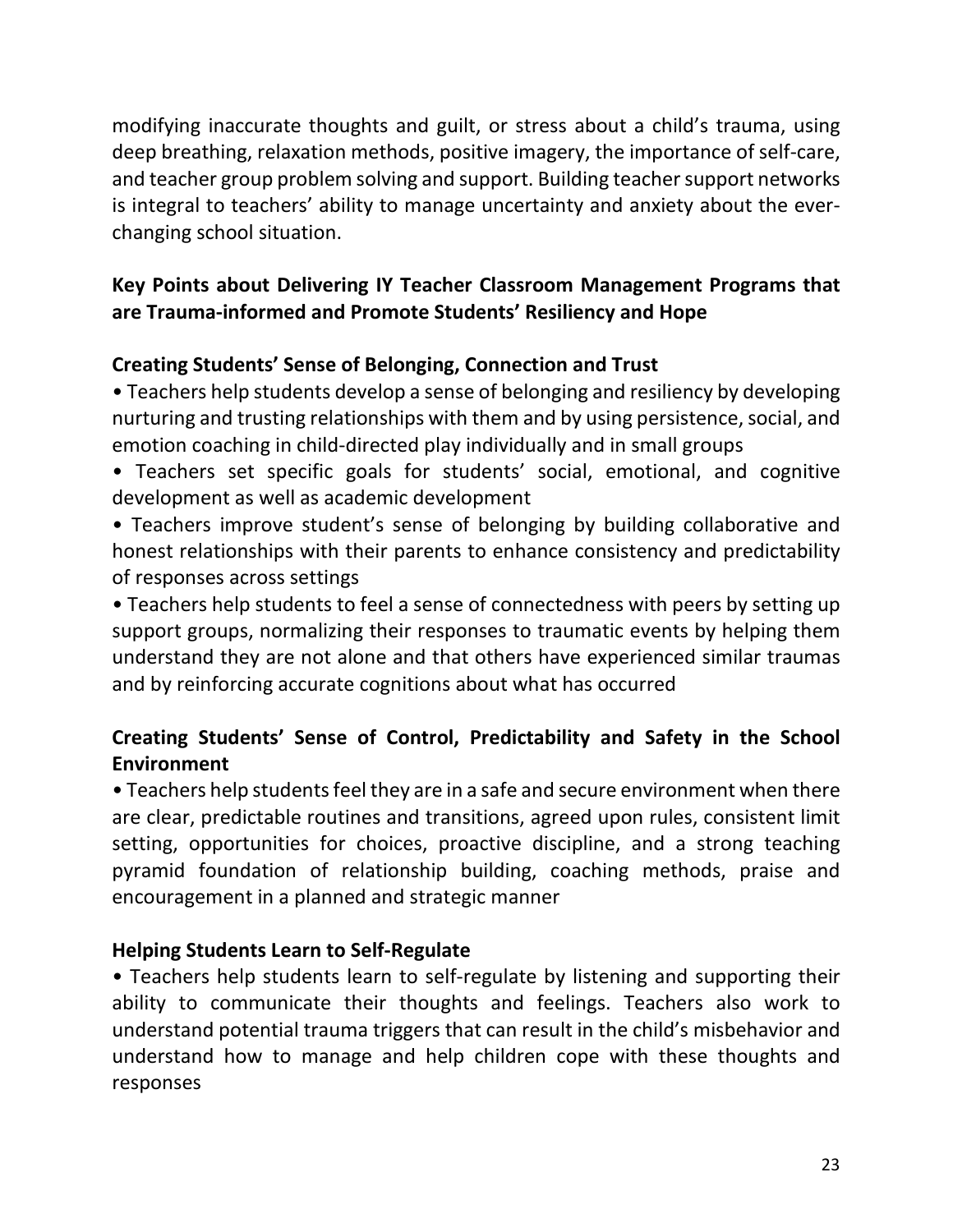• Teachers help children learn to self-regulate by teaching deep breathing methods, positive imagery, positive self-talk, and how to ask for what they need in order to feel safe and loved

• Teachers use puppets to help students discuss and practice solutions to problem situations and to involve their peers as support in this learning

• Teachers help children learn to self-regulate by modeling calm, patient, and predictable responses to their students' misbehaviors

# **Teachers Building Support Networks**

• Teachers understand the value of developing their own support networks through their teacher group experience, sharing of ideas and problem solving. This support helps them cope with the stress of managing their student's trauma reactions

• Teachers practice self-care through reflection, relaxation, and mutual support.

# **Summary**

Working with students who have experienced trauma is a difficult balancing act for teachers. Teachers learn to recognize, acknowledge, and understand the harmful impact of their students' past traumatic experiences on their learning, and development as well as the way that these experiences are manifested in students emotional and behavioral responses. Teachers work to support these students and their families and to hold out hope for the future of successful healing. Because this teaching work is emotionally and intellectually challenging and can lead to teacher "compassion fatigue", it is important that teachers are supported by a school-wide trauma informed approach where teacher peer support and wellbeing is encouraged so that they don't feel alone and have the energy for this work. This requires a school commitment to a partnership and interdisciplinary team-based approach between counselors, teachers, parents, and administrators to help guide students in their recovery. Moreover, it is important to remember that traumainformed practices such as building children's self-awareness, self-regulation, feeling literacy, empathy, teamwork, and ability to problem solve should not be seen as something extra. This approach benefits all children, not just those who have been trauma-affected in terms of social, emotional, and academic success. It should be the core of teacher practices.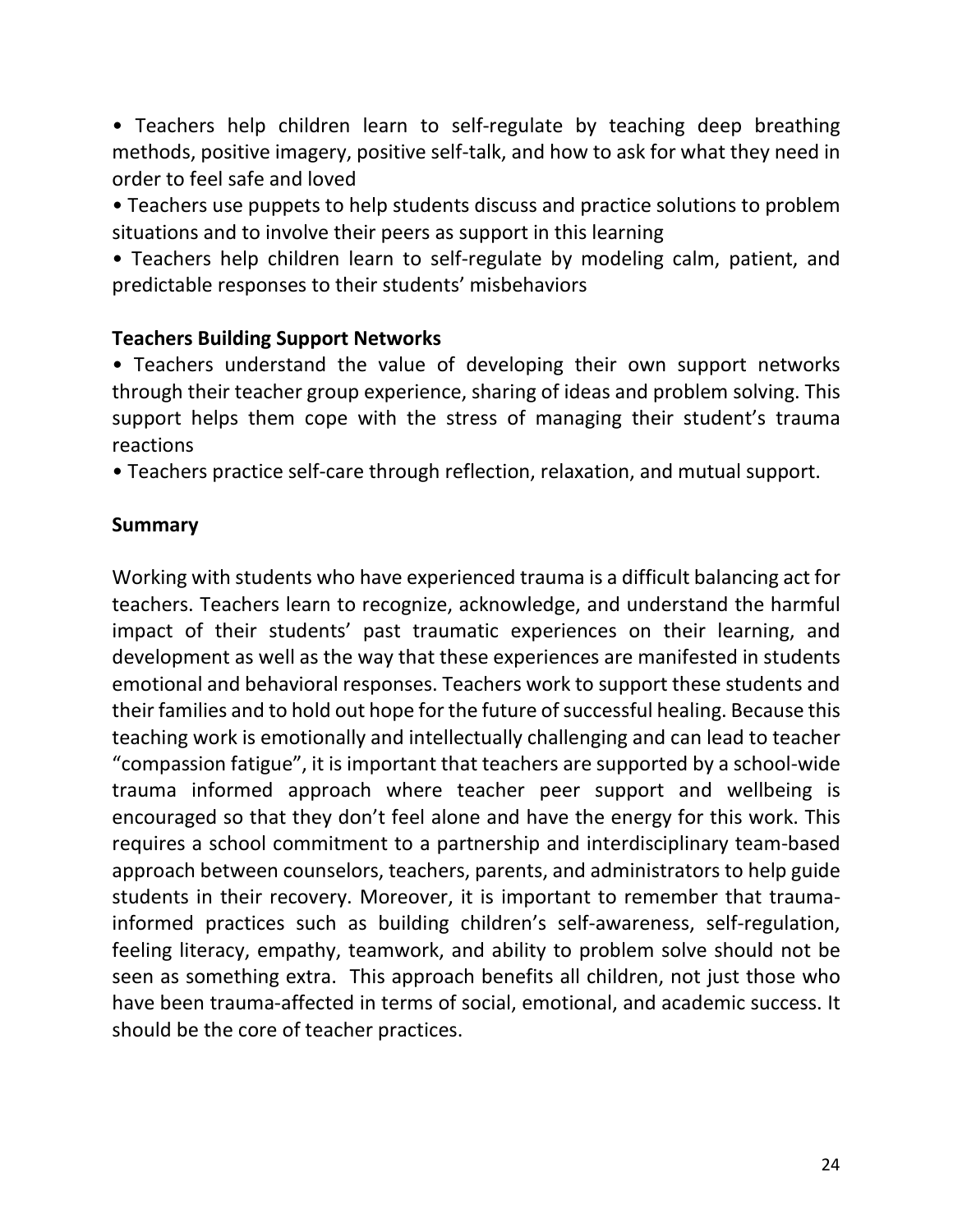## **References**

- Allen, K., Hansford, L., Hayes, R., Allwood, M., Byford, S., Longdon, B., Price, A., & Ford, T. (2019) Teachers' perceptions of the impact of the Incredible Years® Teacher Classroom Management programme on their practice and on the social and emotional development of their pupils. *British Journal of Educational Psychology*, 11 July.
- Aasheim, M., Drugli, M.B., Reedtz, C., Handegård, B.H., Martinussen, M. (2018).Change in teacher–student relationships and parent involvement after implementation of the Incredible Years® Teacher Classroom Management programme in a regular Norwegian school setting. *British Educational Research Journal*, 44(6), 1064-1083.
- Chuang, C-C., Reinke, W.M., & Herman, K.C. (2020). *Effects of a*  Universal Classroom Management Teacher Training Program on Elementary Children With Aggressive Behaviors*. School Psychology*
- Cohen, J. A., Mannarino, A. P., & Deblinger, E. (2017). *Treating Trauma and Traumatic Grief in Children and Adolescents*. New York: The Guilford Press.
- Ford, T., Hayes, R., Byford, S., Edwards, V., Fletcher, M., Logan, S., Norwich, B., Pritchard, W., Allen, K., Allwood, M., Ganguli, P., Grimes, K., Hansford, L., Longdon, B., Norman, S., Price, A., & Ukoumunne, O. (2018). The effectiveness and cost-effectiveness of the Incredible Years® Teacher Classroom Management programme in primary school children: results of the STARS cluster randomised controlled trial. *Psychological Medicine*, 1- 15.
- Linares, L.O., et al., (2006) A Promising Parent Intervention in Foster Care. *Journal of Consulting and Clinical Psychology,* 74(1): p. 32-41.
- Menting, A. T. A., Orobio de Castro, B., & Matthys, W. (2013). Effectiveness of the Incredible Years Parent Training to Modify Disruptive and Prosocial Child Behavior:A Meta-Analytic Review. *Clinical Psychology Review, 33*(8), 901- 913.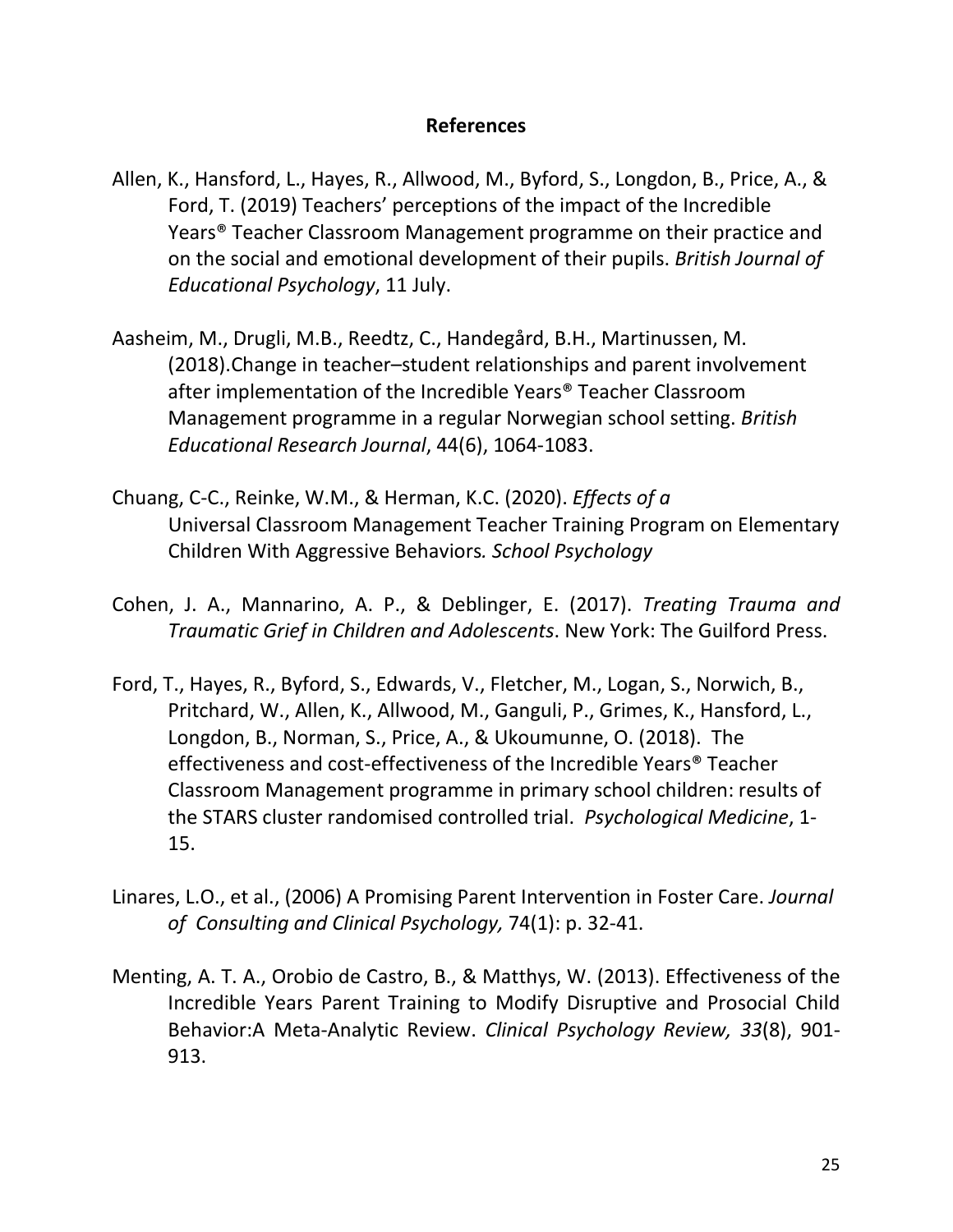- Menting, A. T. A., Orobio de Castro, B., & Matthys, W. (2013b). A trial of parent training for mothers being released from incarceration and their children. *Journal of Clinical Child and Adolescent Psychology, 43*(3), 381-396.
- Reinke, W.M., Herman, K.C., & Dong, N. (2018). The Incredible Years Teacher Classroom Management Program: Outcomes from a Group Randomized Trial*. Prevention Science, 19,* 1043-1054.
- *Tveit, H.H., Drugli, M.B., Fossum, S., Handegård, B.H., Stenseng, F. (2019*). Does the Incredible Years® Teacher Classroom Management programme improve child-teacher relationships in childcare centres? A 1-year universal intervention in a Norwegian community sample*. European Child and Adolescent Psychiatry Published Online: 08 August 2019*
- Webster-Stratton, C., & Bywater, T. (2019). The Incredible Years®<sup>®</sup> series: An internationally evidenced multi-modal approach to enhancing child outcomes. In B. Fiese, M. Whisman, M. Celano, K. Deater-Deckard, and E. Jouriles (Eds.), *APA Handbook of Contemporary Family* Psychology
- Webster-Stratton, C., Reid, M. J., & Hammond, M. (2001). Preventing conduct problems, promoting social competence: A parent and teacher training partnership in Head Start. *Journal of Clinical Child Psychology, 30*(3), 283- 302.
- Webster-Stratton, C., M.J. Reid, and Hammond, M. (2004) Treating children with early-onset conduct problems: Intervention outcomes for parent, child, and teacher training. *Journal of Clinical Child and Adolescent Psychology*, 33(1): p. 105-124.
- Webster-Stratton, C., Reid, M. J., & Beauchaine, T. P. (2013). One-Year Follow-Up of Combined Parent and Child Intervention for Young Children with ADHD . *Journal of Clinical Child and Adolescent Psychology, 42*(2), 251-261.
- Webster-Stratton, C., & Reid, J. (2017). The Incredible Years Parents, Teachers and Children Training Series: A Multifaceted Treatment Approach for Young Children with Conduct Problems In A. E. Kazdin & J. R. Weisz (Eds.), *Evidencebased psychotherapies for children and adolescents, 3rd edition*. New York Guildford Publications.